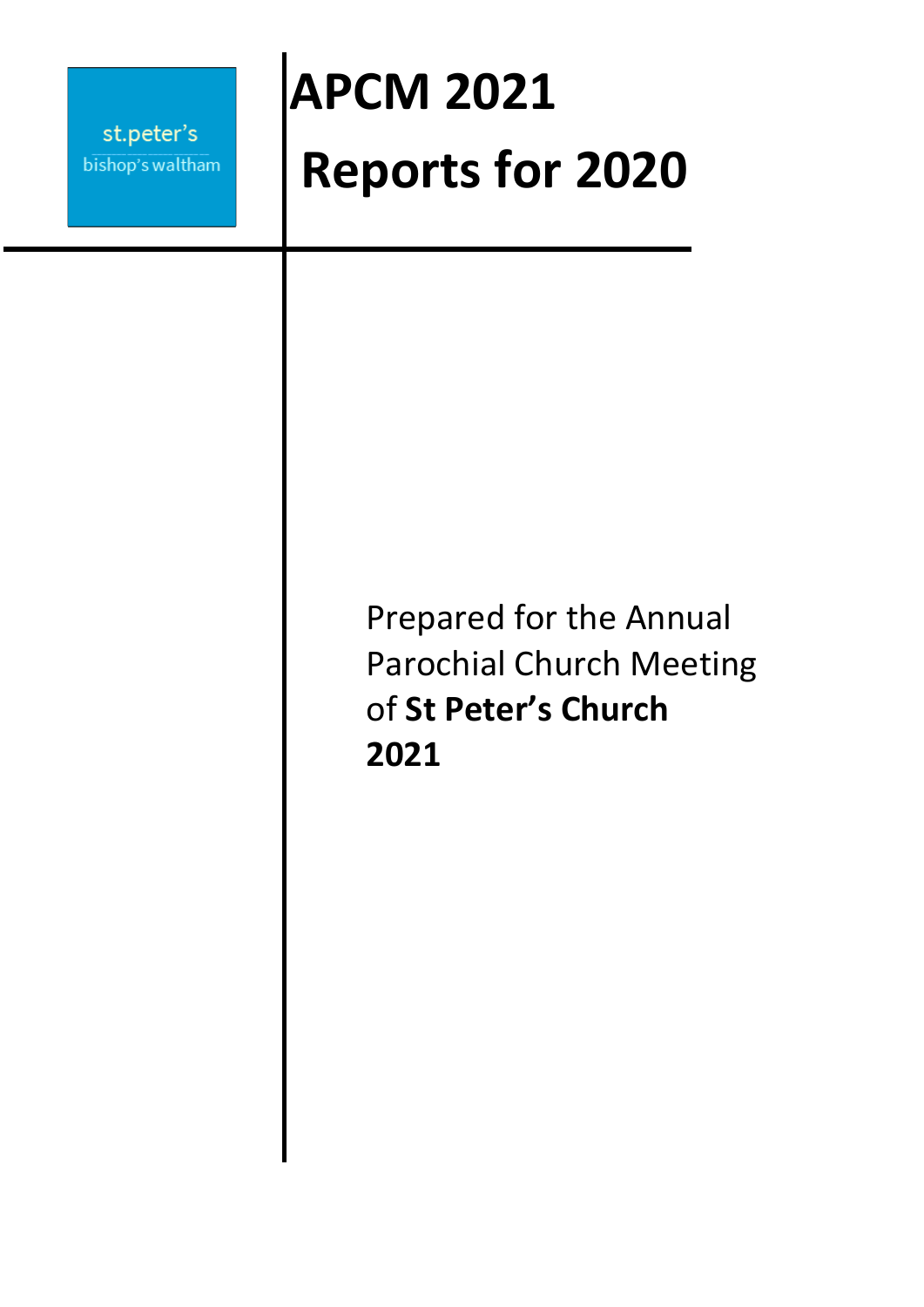#### **STATISTICS for 2020**

| <b>Worshipping Community</b> | 2020 | 2019 | 2018 | 2017 | 2016 | 2015 | 2014 | 2013     | 2012 |
|------------------------------|------|------|------|------|------|------|------|----------|------|
| Children 0 -10               | 16   | 13   | 23   | 28   | 28   | 24   | 28   | 52       | 28   |
| Young People 11 - 17         | 9    | 9    | 10   | 21   | 17   | 26   | 27   | $42^{1}$ | 25   |
| Adults 18 - 69               | 117  | 122  | 130  | 132  | 126  | 135  | 142  | 148      | 147  |
| Adults over 70               | 151  | 152  | 163  | 148  | 134  | 133  | 137  | 113      | 108  |
| Total                        | 293  | 296  | 326  | 329  | 305  | 318  | 334  | $355^2$  | 308  |

*<sup>1</sup>The 'Children and Young People' figures for 2013 were higher because they included both regular and irregular attendees. In 2014 the numbers reflect changes, and a precise/narrower definition of who should be included.*

*2 If the same number of children and young people are assumed for 2013 the total would have been 316*

| Joined/Left                      | 2020                    | 2019           | 2018           | 2017                    | 2016             | 2015                    | 2014                    | 2013                     | 2012                     |
|----------------------------------|-------------------------|----------------|----------------|-------------------------|------------------|-------------------------|-------------------------|--------------------------|--------------------------|
| Joined 18+                       |                         |                |                |                         |                  |                         |                         |                          |                          |
| $1st$ Time                       | 5                       | $\mathbf{1}$   | 4              | 3                       | 3                | $\overline{2}$          | $\overline{2}$          | 4                        | 8                        |
| Moved into Area                  | 4                       | 4              | 9              | 14                      | 11               | 6                       | 4                       | 13                       | 13                       |
| Moved Local Church               | 0                       | $\overline{2}$ | 1              | 6                       | $\mathbf 0$      | $\overline{2}$          | $\overline{2}$          | 4                        | $\pmb{0}$                |
| Returned                         |                         | 12             | <u>6</u>       | $\overline{2}$          | $\overline{0}$   | $\overline{2}$          | $\overline{0}$          | $\underline{\mathbf{1}}$ | $\overline{4}$           |
| Total                            | $\frac{0}{9}$           | 19             | 20             | 25                      | $\underline{14}$ | 12                      | $\overline{\mathbf{8}}$ | 22                       | 25                       |
| Left 18+                         |                         |                |                |                         |                  |                         |                         |                          |                          |
| Death/Unwell                     | 9                       | 5              | 5              | 3                       | 9                | 4                       | 10                      | 0                        | 8                        |
| Moved Away                       | 4                       | 7              | 4              | $\mathbf{1}$            | 4                | 6                       | 3                       | 5                        | 5                        |
| Moved Local Church               | $\overline{\mathbf{c}}$ | 3              | $\overline{2}$ | 4                       | 3                | $\mathbf{1}$            | 1                       | 4                        | $\mathbf 0$              |
| Not Worshipping anywhere         | $\overline{\mathbf{1}}$ | <u>18</u>      | $\overline{9}$ | $\overline{\mathbf{g}}$ | $\underline{6}$  | $\overline{\mathbf{5}}$ | $\overline{\mathbf{3}}$ | <u>10</u>                | $\overline{2}$           |
| <b>Total</b>                     | <u>16</u>               | 33             | 20             | 17                      |                  |                         | 17                      | <u>19</u>                | 15                       |
| Net Change 18+                   | $-7$                    | $-14$          | $\mathbf 0$    | $+8$                    | $\frac{22}{-8}$  | $\frac{16}{-4}$         | -9                      | $+3$                     | $+10$                    |
| Joined under 18                  |                         |                |                |                         |                  |                         |                         |                          |                          |
| $1st$ Time                       | 5                       | $\overline{2}$ | 3              | $\mathbf{1}$            | 11               | 4                       | $\overline{2}$          | 4                        | 0                        |
| Moved into Area                  | 0                       | $\mathbf{1}$   | $\mathbf 1$    | 0                       | $\mathbf 0$      | 1                       | 5                       | $\overline{2}$           | 6                        |
| Moved Local Church               | 0                       | 3              | 0              | 0                       | 0                | 9                       | 0                       | 1                        | 0                        |
| Returned                         |                         |                | $\overline{0}$ |                         | $\underline{0}$  | $\overline{9}$          | $\overline{0}$          | $\overline{1}$           |                          |
| Total                            | $\frac{0}{5}$           | $\frac{2}{8}$  | $\overline{4}$ | $\frac{0}{1}$           | 11               | 23                      | $\overline{z}$          | $\overline{\mathbf{8}}$  | $\frac{0}{6}$            |
| Left under 18                    |                         |                |                |                         |                  |                         |                         |                          |                          |
| Death/Unwell                     | 0                       | 0              | 0              | 0                       | 0                | 0                       | 0                       | 0                        | 0                        |
| Moved Away                       | 1                       | $\overline{0}$ | $\mathbf 0$    | 0                       | 0                | 0                       | 0                       | $\overline{2}$           | 0                        |
| Moved Local Church               | 0                       | $\overline{0}$ | $\mathbf 1$    | $\mathbf 0$             | $\mathbf 0$      | 0                       | 6                       | $\overline{2}$           | 0                        |
| Not Worshipping anywhere         | 0                       | 16             | 15             | $\overline{2}$          | 14               | $\overline{5}$          | $\overline{0}$          | $\overline{1}$           | $\overline{0}$           |
| Total                            | $\overline{1}$          | 16             | 16             | $\overline{2}$          | <u>14</u>        | $\overline{5}$          | $\frac{6}{+1^3}$        |                          | $\underline{\mathbf{0}}$ |
| Net Change Under 18 <sup>3</sup> | $+4$                    | $-8$           | $-12$          | $-1$                    | $-3$             | $+18$                   |                         | $\frac{5}{+3}$           | $+6$                     |

<sup>3</sup>the net change figures for 2014 have been calculated in relation to what the 2013 figures would have been on the *new narrower definition*

| <b>Electoral Roll</b>                                        | 2020 | 2019 | 2018 | 2017 | 2016 | 2015 | 2014 | 2013 | 2012 |
|--------------------------------------------------------------|------|------|------|------|------|------|------|------|------|
|                                                              | 231  | 232  | 238  | 233  | 232  | 230  | 237  | 205  | 212  |
|                                                              |      |      |      |      |      |      |      |      |      |
| <b>Average Attendance October</b>                            | 2020 | 2019 | 2018 | 2017 | 2016 | 2015 | 2014 | 2013 | 2012 |
| (including Fresh Expressions Messy Church and Breakfast @ 9) |      |      |      |      |      |      |      |      |      |
| Sunday                                                       |      |      |      |      |      |      |      |      |      |
| Sunday Adults 16+                                            | 62   | 142  | 134  | 131  | 127  | 133  | 140  | 133  | 151  |
| Sunday Children and YP                                       | З    | 13   | 12   | 12   | 12   | 12   | 15   | 15   | 20   |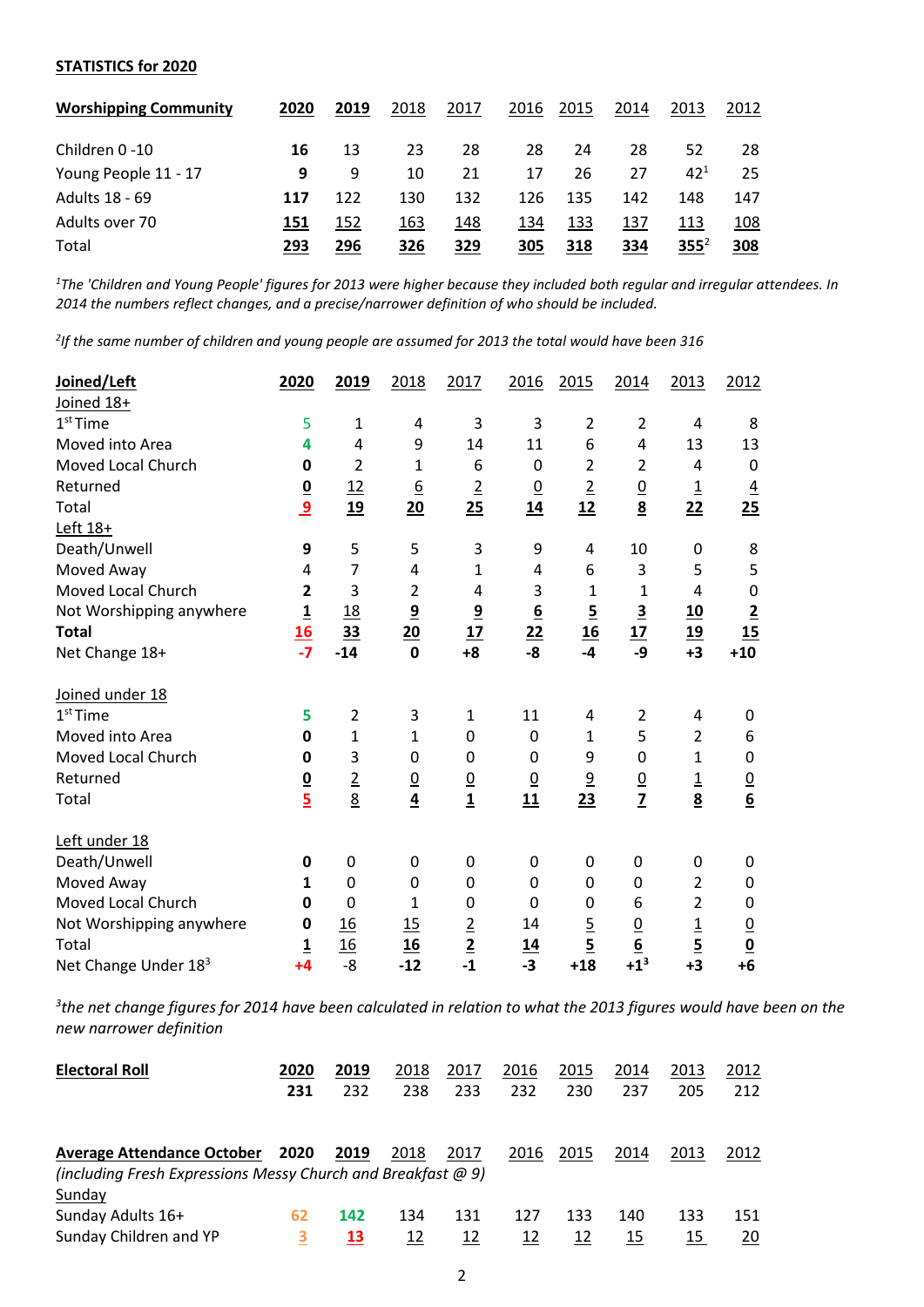| Average Sunday Attendance   | 65        | <b>155</b>              | 146            | <u>143</u>     | 139  | 145              | <b>155</b>       | 148         | <u>171</u>  |
|-----------------------------|-----------|-------------------------|----------------|----------------|------|------------------|------------------|-------------|-------------|
|                             | 2020      | 2019                    | 2018           | 2017           | 2016 | 2015             | 2014             | 2013        | 2012        |
| Weekday                     |           |                         |                |                |      |                  |                  |             |             |
| Weekday Adults 16+          | 18        | 29                      | $24^{5}$       | 18             | 17   | 16               | 18               | 18          | 14          |
| Weekday Children and YP     | $\bf{0}$  | $\overline{\mathbf{3}}$ | $4^5$          | 0              | 0    | 0                | $\mathbf{0}$     | 0           | 0           |
| Average Weekday Attendance  | <u>18</u> | <u>32</u>               | $28^{5}$       | <u>18</u>      | 17   | $\underline{16}$ | $\underline{18}$ | <u>18</u>   | <u> 14</u>  |
| Average Weekly Attendance   | 83        | <b>187</b>              | 174            | 161            | 156  | 161              | 173              | 166         | 185         |
| Easter/Christmas            | 2020      | 2019                    | 2018           | 2017           | 2016 | 2015             | 2014             | 2013        | 2012        |
| Christmas Eve/Day (Attend)  | 127       | 273                     | 326            | 3314           | 744  | 601              | 679              | 731         | 693         |
| Christmas Eve/Day (Comm)    | 53        | 195                     | 236            | 225            | 215  | 173              | 267              | 222         | 201         |
| Advent (Congregation)       | na        | 740                     | 682            | 693            | 574  | 518              | 478              | 550         |             |
| Advent (Community)          | na        | 721                     | 670            | 721            | 471  | 687              | 874              | 900         |             |
| Easter Day (Congregation)   | na        | 261                     | 232            | 234            | 197  | 246              | 262              | 252         | 306         |
| Easter Day (Communion)      | na        | 193                     | 185            | 185            | 161  | 217              | 222              | 221         | 231         |
| <b>Occasional Offices</b>   | 2020      | 2019                    | 2018           | 2017           | 2016 | 2015             | 2014             | 2013        | 2012        |
| <b>Baptisms</b>             | 1         | 10                      | 16             | 15             | 18   | 20               | 15               | 12          | 19          |
| Thanksgivings               | 0         | 1                       | $\mathbf{1}$   | 3              | 4    | 0                | 0                | 1           | 0           |
| Weddings                    | 4         | 7                       | 17             | 14             | 6    | 14               | 17               | 16          | 13          |
| <b>Wedding Blessings</b>    | $\bf{0}$  | $\mathbf 0$             | $\mathbf 0$    | 0              | 0    | $\mathbf 0$      | $\mathbf 0$      | $\mathbf 0$ | $\mathbf 0$ |
| <b>Funerals Church</b>      | 16        | 18                      | 27             | 24             | 22   | 30               | 27               | 26          | 22          |
| <b>Funerals Crematorium</b> | 17        | 3                       | $\overline{7}$ | $\overline{2}$ | 1    | 10               | 4                | 8           | 8           |
| Burial Only (Ashes/Body)    | 6         | 2                       |                |                |      |                  |                  |             |             |

*4 the Christmas Eve/Day figure is much lower as the Crib Service attendance (420) has been transferred to the Advent (Congregation/Community) category. Advent figures can vary a lot depending on how many services are provided for school and community organisations.*

*<sup>5</sup> Messy Church adults (8/4=2) and children (11/4=3) from the community (not regular church members counted in other services) now included when omitted previously in AWA*

*<sup>6</sup> Breakfast @ 9 is a Fresh Expression (St Peter's @ Free Street with Breakfast) is now included and indicates that a few more do come because it is a Fresh Expression*

| <b>Fresh Expressions (Oct Figs)</b>                              | 2020 | 2019                 | 2018             | 2017             | 2016       | 2015       | 2014       | 2013       | 2012                         |
|------------------------------------------------------------------|------|----------------------|------------------|------------------|------------|------------|------------|------------|------------------------------|
| Messy Church (3rd Monday)                                        |      |                      |                  |                  |            |            |            |            |                              |
| Adults                                                           | na   | $14(7)$ <sup>*</sup> | 11               | 14               | 13         | 8          | 7          | 7          |                              |
| Children                                                         | na   | 18(11)               | $\underline{16}$ | 21               | <u> 21</u> | <u> 11</u> | <u> 13</u> | <u> 14</u> | $\qquad \qquad \blacksquare$ |
| Total**                                                          | na   | 32(18)               | 27               | 35               | <u>34</u>  | <u>19</u>  | 20         | 21         | $\overline{\phantom{a}}$     |
| St Peters @ Free Street 'Breakfast @ 9' (2 <sup>nd</sup> Sunday) |      |                      |                  |                  |            |            |            |            |                              |
| Adults                                                           | na   | 42 $(0)*$            | 43               | 41               |            |            |            |            |                              |
| Children                                                         | na   | 8(0)                 | 17               | 12               |            |            |            |            |                              |
| Total**                                                          | na   | 50(50)               | 60               | 53               |            |            |            |            |                              |
| Overflow @ 4 ( $1st$ Sunday)                                     |      |                      |                  |                  |            |            |            |            |                              |
| Adults                                                           | na   | $26(6)$ <sup>*</sup> | na               | na               |            |            |            |            |                              |
| Children                                                         | na   | 14(7)                | <u>na</u>        | <u>na</u>        |            |            |            |            |                              |
| Total**                                                          | na   | 40(13)               | $n\underline{a}$ | $n\underline{a}$ |            |            |            |            |                              |
| Total**                                                          | na   | 122                  | 60               | 53               |            |            |            |            |                              |

\*The figures in ( ) are the Fresh Expression Numbers i.e., those who came but not part of our regular congregation \*\* The total number coming to Fresh Expressions is higher but not all come to each FX event/service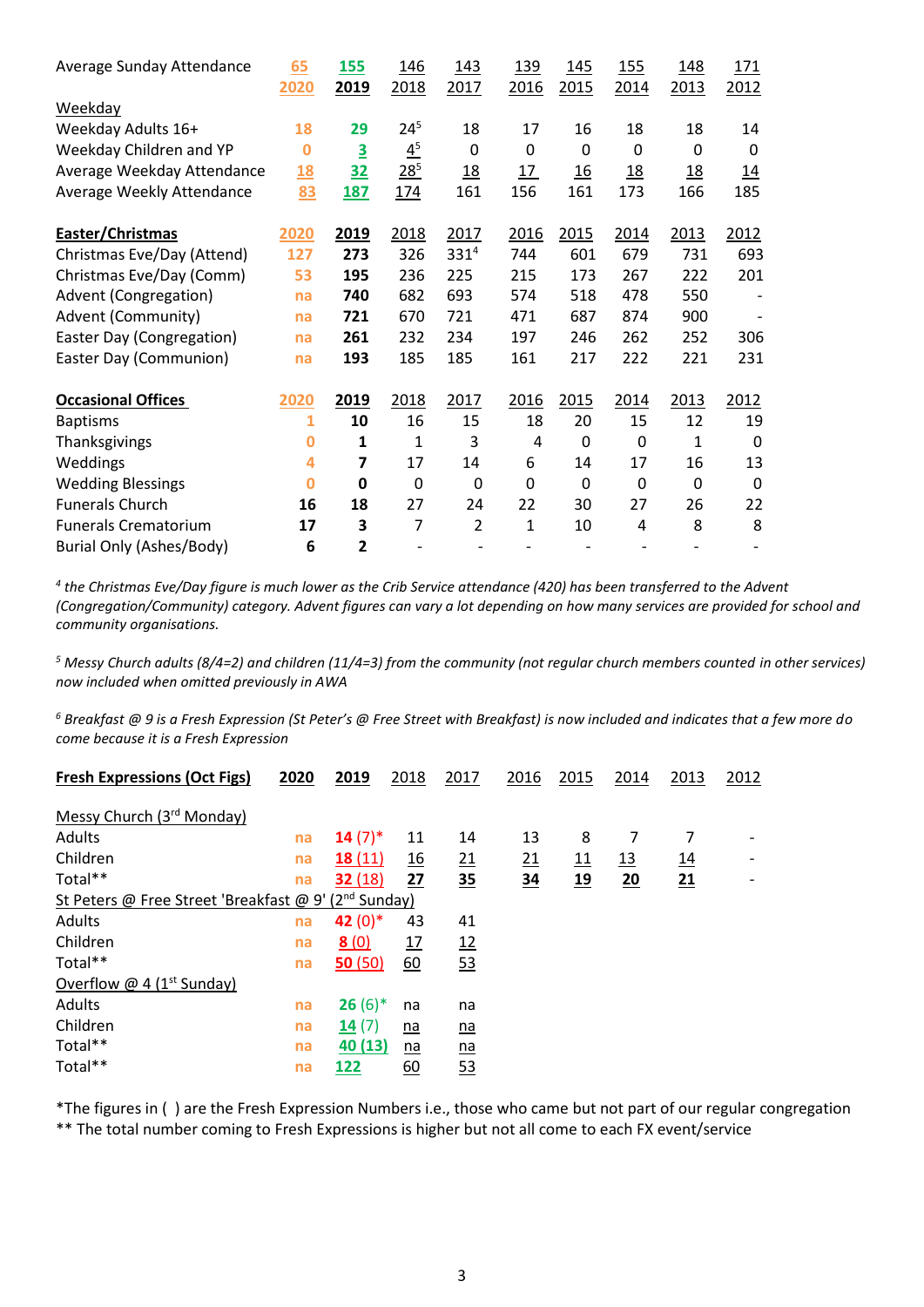## **CONGREGATIONS/ SERVICES/WORSHIP**

## **8am COMMUNION SERVICE REPORT 2020/21**

Looking back this past year has been a testing time for everyone. It has been very sad too having lost one of our most regular members of the congregation, Bill Bellingham, to this awful virus. The restrictions being as they are, we have greatly missed our regular services for many months now, but were delighted when Revd Keith kindly officiated at an 8am service on Christmas day. We were able to meet up again with members of the congregation we hadn't seen in many months.

Rosemary Easton

## **9.15 SERVICE**

Over the past year during this Covid period, it has been a challenging time for our 9.15 congregation. We have needed to hold our Services at differing times and also in various ways: in person, online and in person/online. It has been a steep learning curve for all those involved in setting up, helping, leading and for the congregation!

However, it has been really good to keep worshipping God in a variety of ways and to know that even when we haven't been able to meet in person we have still been able to connect with God through his Holy Spirit who brings us together through prayer, hearing God's word, communion and our sung worship. I am hugely grateful to many people, but especially to the choir who have kept singing as they have recorded over 50 musical items which have gone out online and are still being used in person while we can't yet sing.

As we look forwards, we will continue to do many things in the same way, but do want to grow our Services by be even more welcoming to new people and so continue to grow in depth and numbers. We are very much looking forward to having refreshments and in person fellowship when we can! We are very grateful for all that Andrew Cleary did for us, but are now looking forward to welcoming a new Music Director when appointed.

Revd James

## **HALL/FREE STREET SERVICE**

Over the past year during this Covid period, it has been a challenging time for our Hall/Free Street congregation. It has not been possible to hold many services in person which has been hard, however, we have all been finding fellowship in various ways; through the many online services we have held, small groups and our new 'Way Groups'. Church has still been happening, but in various different ways.

Our online services have varied, but have been appreciated for the variety that they have brought with lots of different people contributing. We have learned how important personal stories are and to talk with each other as well as hear for God's word, to sing and pray! Our online services have varied in time 'Sunday at 10', Sunday at 10:30' 'Sunday at 11' and 'Sunday at 4'. It has been great to connect with new people too.

As we look forwards, we are trialling a new 'in person' service at 10:30 in St Peter's. This will run at the same time as our new 'Sunday Club' for children. Initially this will be fortnightly with the intention to build things up over the summer and autumn. The Hall/Free Street service is now 10 years old which is amazing but it is now and it is encouraging and exciting that we are about to enter a new phase to grow in numbers and depth as we look forwards.

Revd James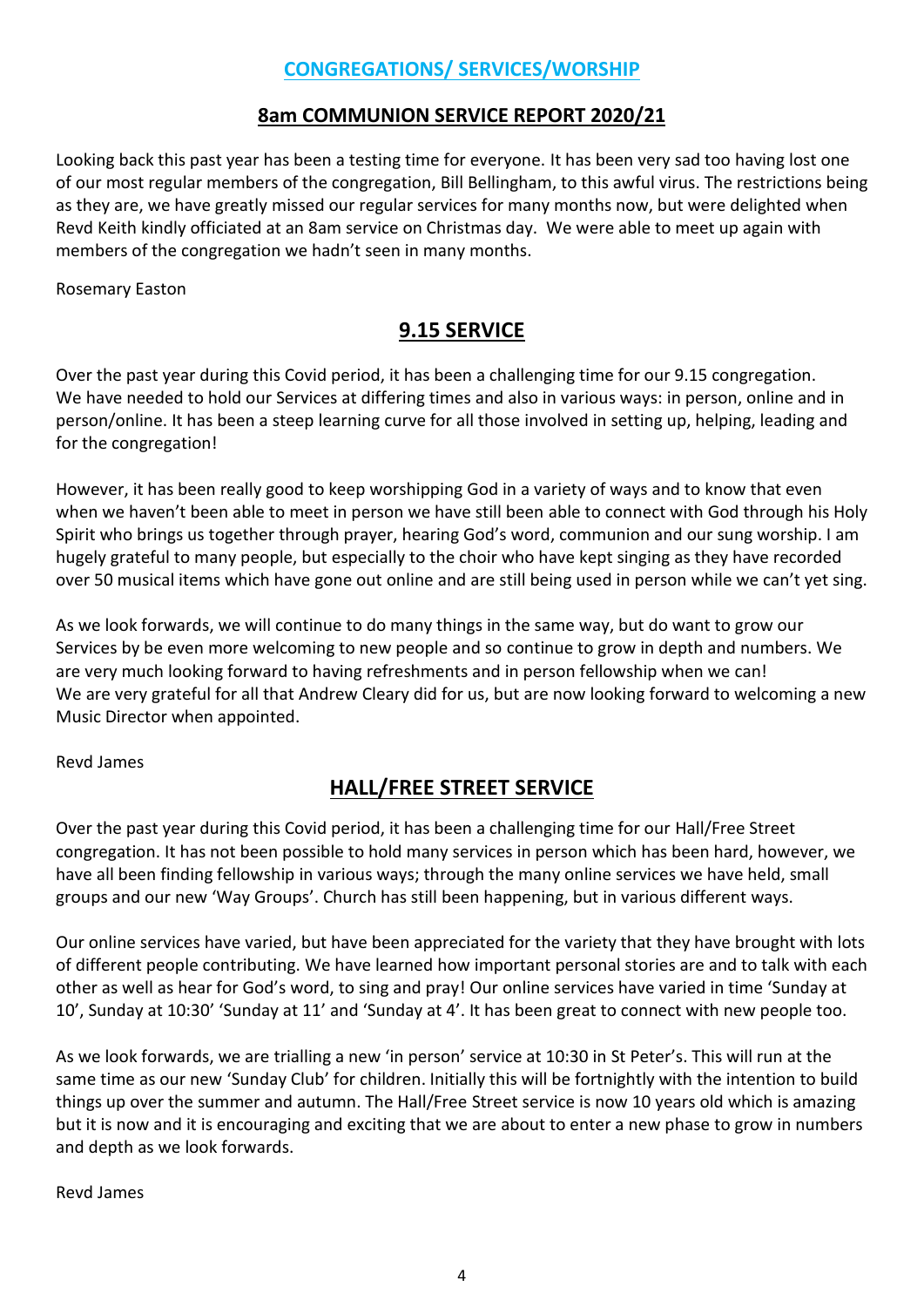## **THURSDAY 10am SERVICE REPORT 2020/21**

Thursday 10 am is a service held weekly from the Book of Common Prayer. It's a short service of Communion that is usually very well attended. Sadly because of the Covid 19 pandemic we have been unable to continue with the service every Thursday. We were able to have a few services on alternate Thursdays' during October and December when we were not in lockdown. We were truly grateful to James for those services and, for Jackie and her daughter providing music the week before Christmas. Rosemary, Di and myself however have been able to keep in touch with most of our congregation through phone calls, texts and emails. We must patiently look forward to when we can safely return but, until that time we Praise the Lord for the times we have had together in faith and fellowship.

Celia Morant

## **OVERFLOW @4**

Before Lockdown in March 2020, Overflow met a couple of times in person. In particular, we had a lovely time celebrating love in February. Once we went into lockdown, we adapted quickly to streaming Overflow monthly over Facebook and YouTube and we even had a go at a "Zoom Overflow" with people connecting and engaging in interactive services. Energy was running high during the Spring and into Summer, however we felt in Autumn that the essence of overflow which is community, fellowship and food was unable to be captured fully online so Overflow was paused. We are excited about the prospect of restarting once restrictions have eased and we can, once again gather in person and eat donuts and hotdogs together, whilst learning about Jesus. We are Trusting God for what lies ahead and are remembering the original verse that sparked the start of Overflow - Isaiah 43:19 "For I am about to do something new. See, I have already begun! Do you not see it? I will make a pathway through the wilderness. I will create rivers in the dry wasteland." Please do pray for what is next.

Emma Andersen

## **ST PETER'S CHURCH CHOIR**

What a year 2020 has been for all of us! Early in lockdown we started looking at ways to keep singing as a group, and our virtual choir project was born. This required Andrew to record the accompaniment, myself then to record a guide vocal track and stitch these two together which choir members would then use to record their own vocals. This grew in size as more people joined in and gained confidence in the technology that was required to make the recordings. At its peak we have an average of 22 people recording two pieces each week. Over the summer we managed to record about 57 videos ranging from hymns and anthems to the responses for evensong which were used in our virtual services each week. We had a short spell of being back in church for services, but our usual planned Christmas events were curtailed. We managed to convene our usual Christmas choir, which included our guest singers, and had a very enjoyable and productive session to get some carols recorded to go along recorded readings for our service of Nine Lessons and Carols. We are enormously grateful to the skill, dedication and time that Simon Harrison put into making this possible for us.

Sadly, on Christmas Eve we said goodbye to Andrew Cleary who has moved on to a role closer to home. We have been very blessed to have his amazing talent, energy and skill over the last few years and he will be sorely missed.

2020 was a year for everyone to develop new skills and do things they never thought they would. We are recording artists, directors and producers now! While it has been a great project for us all to be involved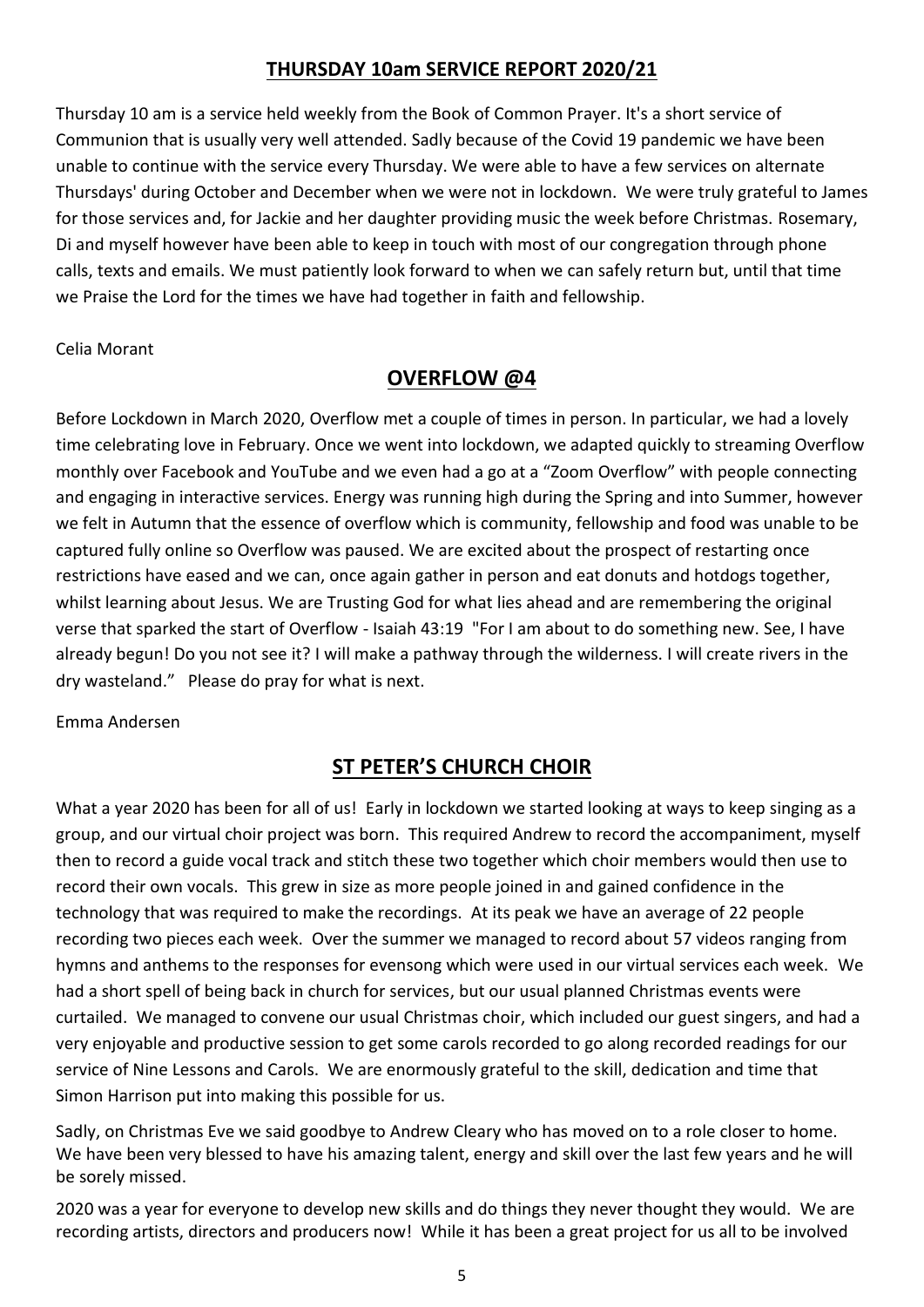in, to be able to continue making music together and provide familiarity and comfort to those watching from home, nothing compares to being able to sing together in church. We look forward to that in 2021

Emma Dean

## **HALL MUSIC/ BAND 2020**

During lockdown, most of the music for the informal services has come from iSing Worship or You Tube as it has not generally been possible for the Band to meet in person. This has given us the opportunity to learn some new worship songs as well as enjoying many of our old favourites. When lockdown restrictions were lifted in the autumn, some of the band members were able to play in a few services at St. Peter's and also at Blessed Mary, Upham. It is hoped that this will become possible again soon. Going forward, we look forward to working with the new musical director when the appointment is made and we would be very happy to welcome new instrumentalists and singers once we are allowed to rehearse and contribute to worship again.

Jackie Tyldesley

## **ST. PETER'S FLOWER ARRANGERS REPORT 2020**

During 2020 we were so sad when our long-time leader Heather Pollard died in April; she had led the team for over 20 years and everyone came together to make sure the Church was full of special floral arrangements for her Thanksgiving Service in August.

Lockdown began at the end of March but as soon as the Church was opened again fresh flowers were placed each week in a pedestal in the porch and at the High Altar as a welcome to visitors. As Services started again in Church in September we were able to decorate for the Harvest Festival and also enjoy a splendid display of Autumn fruit and vegetables arranged by John Price and the BW Garden Club.

Although the Church was once again closed to a congregation Services are streamed on line so a special floral arrangement is placed each week on the Dais Altar. Remembrance Sunday was marked with a fine arrangement of poppies and red flowers at the High Altar. Many visitors came in for private prayer and messages of appreciation for the work of the flower team were received with grateful thanks.

Then it was Christmas! Many thanks to the men who put up the Christmas trees and lights ready for the ladies to decorate. Flowers were arranged by the full team and although Services were still being streamed on line the flowers on the Altars, around the pillars and in the windows made a lovely display and the cold weather has meant the flowers and greenery have lasted well into January and have brightened these dark times for many a visitor.

Sadly in 2020 we lost another flower arranger, Diana Bennett, who died in October ; but we have welcomed two newcomers – really good news! We look forward to Easter 2021 when hopefully we can fill the church with Spring flowers and build the Easter Garden again. Special thanks go to Betty Thompson and Hazel Roddis who have taken over from Heather as Team Leaders and, of course, to the whole team for their help throughout the year.

Susan Tatton Brown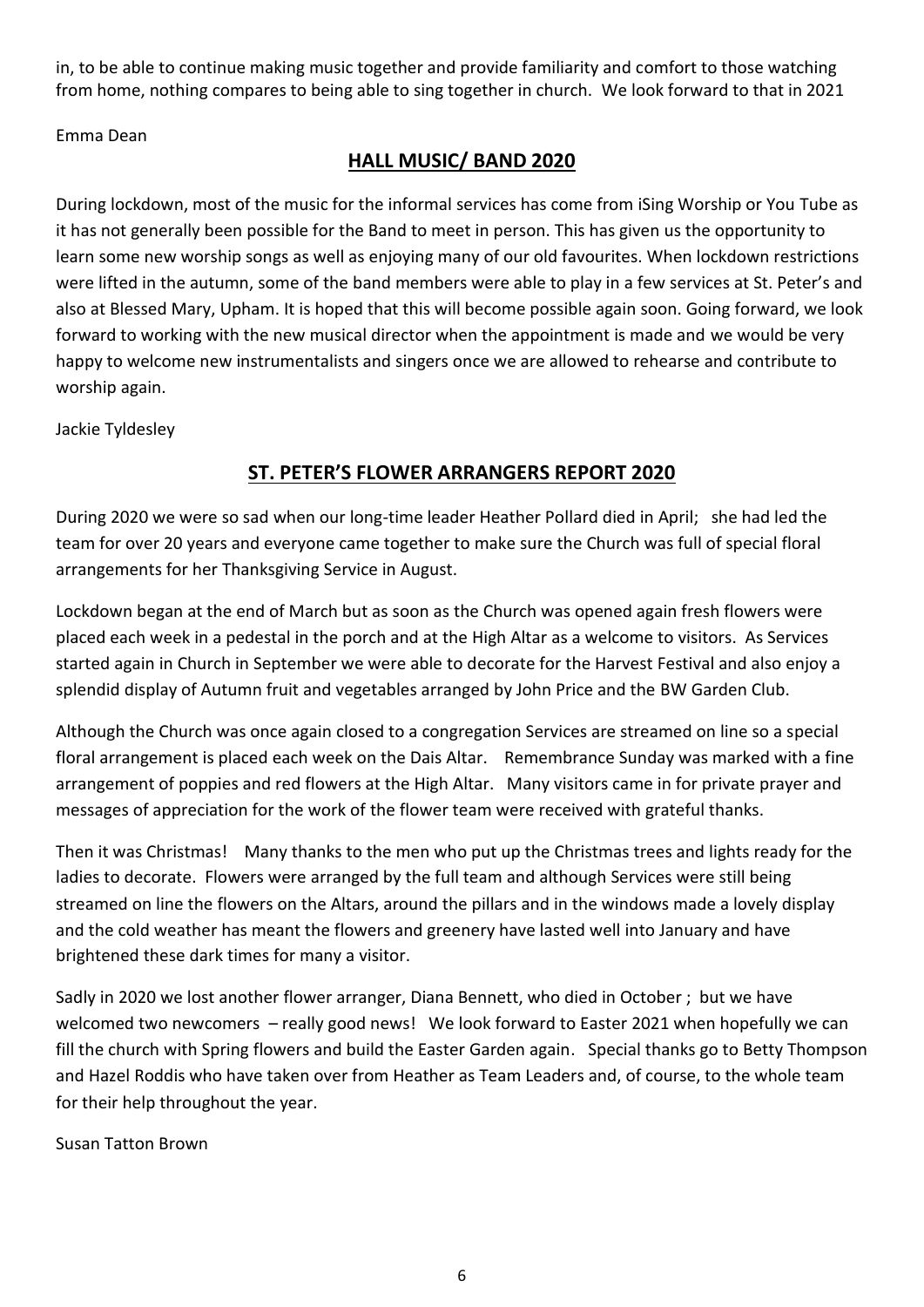## **DISCIPLESHIP**

#### **Home Group and Way Groups**

Most of our home groups have found ways to keep in touch and meet when they can e.g., on church premises, outside or on zoom! I am very grateful to all our leaders for the care they have given to members of our Church and to each other.

In addition to Home Groups we have been trying something different and new in our 'Way Groups'. Some have asked what is the difference between a Way Group and a Home Group? (see below). As we look to 2021/2022 we hope to develop the idea of 'Connect Groups' as a wider umbrella of small groups which everyone can belong to: Home Groups, Way Groups and Activity Groups with some spiritual content/connection. As we look to the future it is likely that small groups will need to play a greater and more central role in the life of our church to reach new people and to help us grow in our discipleship.

#### Revd James

HOME GROUP WAY GROUP

| Follow a course                                     | Go on a journey together                                           |
|-----------------------------------------------------|--------------------------------------------------------------------|
| Main aim is Bible study                             | Main aim is to follow Jesus                                        |
| One night a week or less                            | A gathering each week plus contact and connection                  |
| A group                                             | A community committed to life together                             |
| An aspect of church                                 | Church                                                             |
| Largely words and ideas / intellectual              | Pictures, words, actions, reflection / kinetic                     |
| Inward focused                                      | Outward focused                                                    |
| Could be viewed as social group, a leisure activity | Living life together in authentic way - a family                   |
| One or two leaders, many followers                  | All are responsible and share                                      |
| Limited view of what a meeting can include          | Meeting together can include anything and turn<br>attention to God |
| Development of members' is not priority             | Discovery and development of spiritual gifts                       |
| Might invite others to an event or church           | Walks alongside others for who they are                            |
| A strand of life                                    | A way of life                                                      |

## **PASTORAL**

#### **PASTORAL REPORT**

General: This year we have been aware that even more caring has been done by many people in our congregation both on their own initiative and through the Church and Community Help-lines, quietly, and without fuss. Friends and group members of those who have been unwell, have visited them when allowed, phoned, provided meals, taken them to treatments and found ways to pray with them. A telephone network was set up to support older people - initially to ensure everyone's practical needs were met and more latterly to provide 'company'. Shared Supermarket deliveries is one example of such support. Access to our worship and on-line information for those who could, was encouraged and the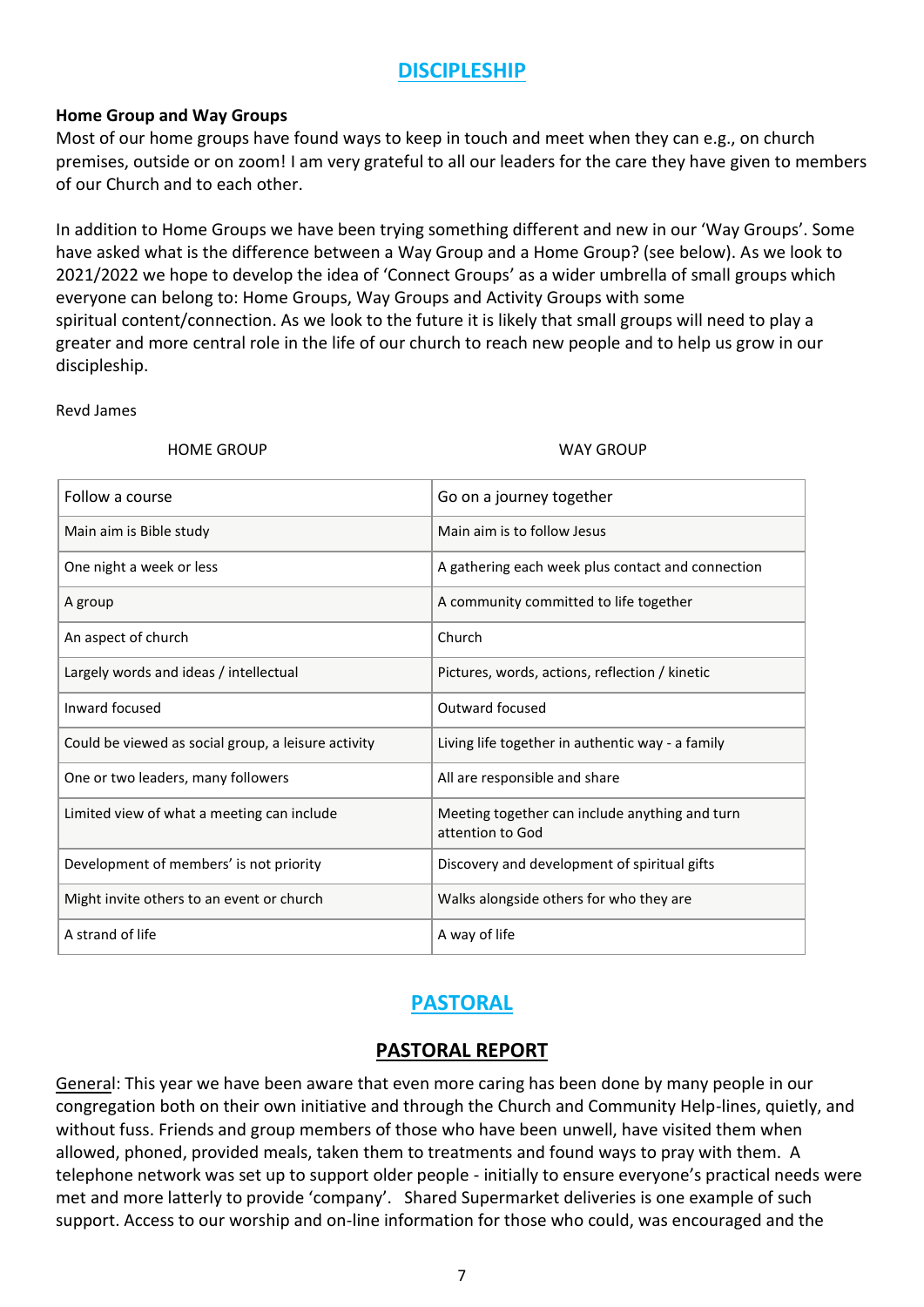Office provided a printed version of the Weekly update and organised a team to deliver it for those who could not.

Family support: Liz Webb provided confidential support to families both to those who needed emotional or basic practical help but also by encouragement to those who were exhausted by trying to cope with the expectations of Home-working, Home Schooling, lack of technological support and with children of varying ages. When allowed small groups met with her for chat (in the Palace Grounds) and social media has also played a key role when face to face meeting was not allowed. This proved to be greatly valued by the young mothers as there is a growing concern about social and linguistic development of the younger children. *Please see more detail in the Children and Family Report.*

#### Home Communion and Home visiting: not permitted since March 2020

#### Bereavement support: The Time to Remember services could not be held.

During 2020 nine loved members of our congregation died and several others were sadly bereaved of close family members. Congregation friends have offered prayer, love and support to those bereaved where they possibly could while maintaining social distance, but the need to be surrounded by family and friends is hugely missed. Thank you to all who have cooked, shopped, made phone calls, sent messages, listened and supported them in whatever way you could.

If you would like support, or to talk or somebody to listen, Wendy Cooper will be pleased to help.

• It is hoped that a Time to Remember Service can be held late Spring

Welcome: We welcome our congregations both when we meet and on-line. We have a team to greet everybody as they arrive at church or their group in person, including newcomers and a smaller number of people who are hospitable and help new residents integrate into the life of our church over a longer period of time.

- We look forward to properly welcoming you back to Worship in person including several new individual people and families who joined us when Services were taking place.
- It is hoped that the Sunday Lunches can take place once restaurants re-open.

#### Needs **post Lockdown:**

- As mentioned last year, transport will be an ongoing requirement both on Sundays and Thursday mornings, the latter enabling older people to socialise over coffee as well as worship. Rotas are prepared where possible but the urgent need is for Drivers once or twice a month for the Thursday Service and once a month on a Sunday morning
- It is likely that more people would appreciate a visit for company and chat following a year of isolation so if you know of someone who would welcome some company or you can offer to visit, please get in touch. Safeguarding is a requirement.
- If you are going for a hospital appointment yourself, could you check whether a church member is in hospital and whether it would be appropriate to visit them.? (When normal circumstances return, you will probably be allowed to visit for a short time 'out of hours', if necessary indicating you are visiting on behalf of our church). Please do alert us if you know of somebody in hospital or unwell at home.
- Perhaps someone would like to coordinate the Pub Sunday Lunches after Lockdown?

#### **Healing and Wholeness Prayer Group:**

At Services - In normal circumstances, members of the prayer teams were available during and after services to pray with anyone who wanted prayer for themselves or another person or a situation. At other times - if you would like the group to pray with you on the phone, or regularly for yourself or another person or situation via the confidential Prayer Circle, please contact Frances Cole.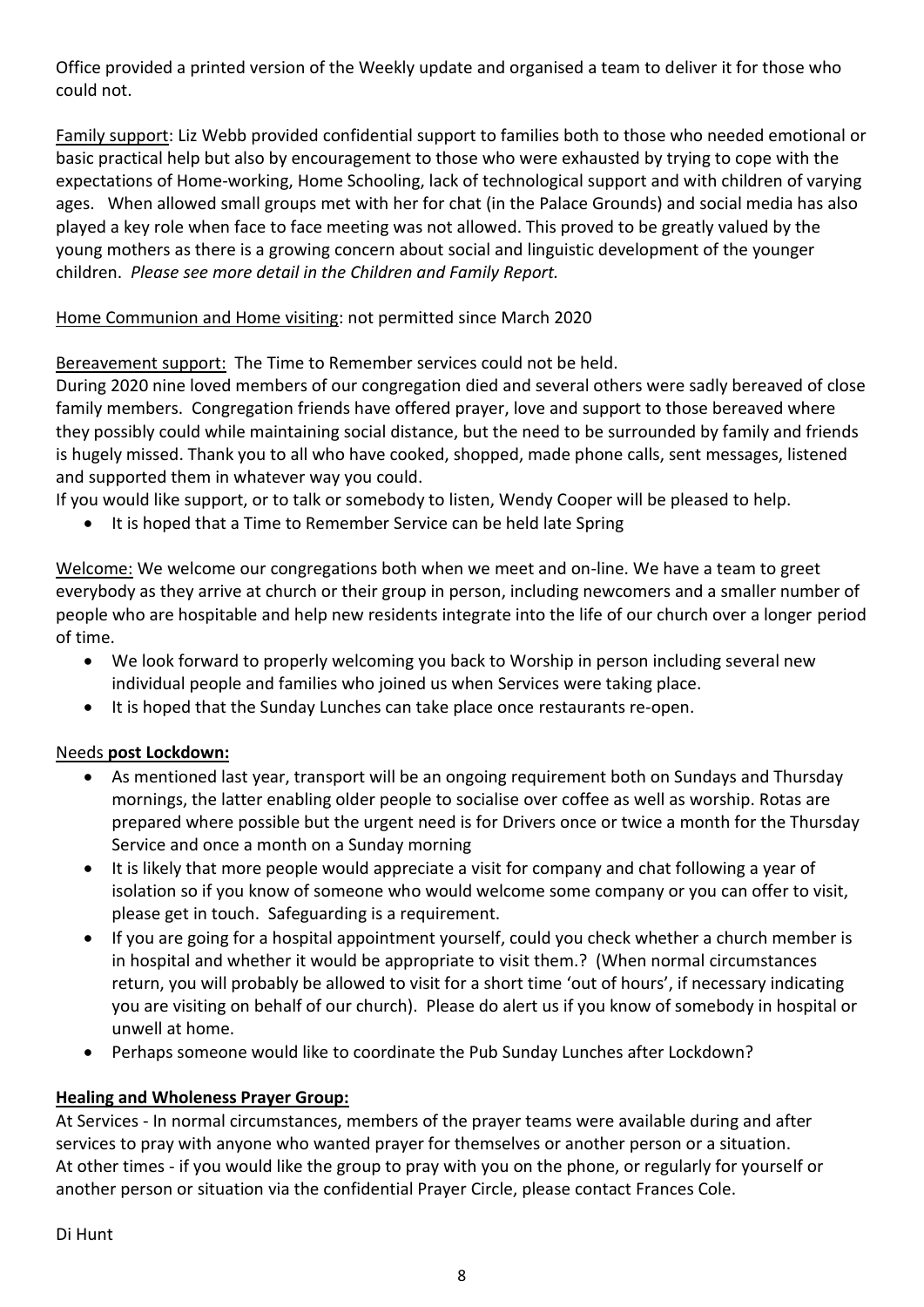## **RESOURCES**

## **ANNUAL FABRIC REPORT-2020**

Thank you to all those who have worked so hard to keep our estate (Church, Churchyard, Hall & Stables) in such good order, despite the many challenges presented by the impact of the pandemic during the year. Thank you also to those who have given financial support through Planned Giving, donations and collection

Overall management of the Church estate has continued to be exercised by myself in conjunction with Robin Andersen, the Churchwarden responsible for Buildings, Finances & Resources, supported by many other people and in particular those helping at the Working Parties, although these were reduced in number due to pandemic. The Parochial Church Council (PCC) has received regular updates on fabric related matters at each PCC meeting, including any Health and Safety issues.

The **Church** continues to be maintained to a good standard overall, 2020 was primarily a year of maintenance with no major works undertaken. The Church Architect undertook the Quinquennial in November and the various issues identified are under consideration by both the PCC and the Friends of St Peter's with a view to taking forward remedial work in line with the priorities set out in the report, when finances allow. The problem of cracking in the turret identified by the Church Architect in 2015 continues to be monitored by the use of "tell tales", encouragingly when the Architect checked these at the time of the Quinquennial no further movement had taken place. A fixed projector and back screen have been installed to improve the visual display during Services and agreement has been reached to replace the cupboard doors (in oak) fitted at the East end of the South aisle, this should happen in early 2021. The toilets and flower arrangers area were both redecorated. Items under consideration now and which should be completed next year are the installation of a display screen in the porch, repair/replacement of lead in the valley gutters and repair of some of the coping stones. The possible installation of a telephone line to the Church to facilitate Wi-Fi has been considered but deferred, partly on the grounds of cost but primarily as a result of a temporary solution achieving good Wi-Fi availability- this may lead to the ability to take contactless payments in the future

After a difficult start to the year, the **Churchyard** has been kept in good order through regular mowing of the grass, strimming etc, as a result of closer working with the contractor who manages the work programme. No decision has yet been made as how to best to tidy up the area adjacent to The Old Pound following the felling of various trees in the last couple of years. As with last year, a "Tommy" figure was installed near the War memorial on a temporary basis in memory of the fallen. Funding is now in place for the repair of the cracked wall near the Garden of Remembrance and this work should be completed by the spring of 2021.

**(Please note:** Details of work undertaken in the Church and Churchyard and of the "fabric, goods and ornaments" of the Church can be found in the Church Log Book and Church Property Register which are available for inspection)

The **Church Hall** remains in good condition for its age although the lean-to continues to experience problems with damp penetration, future use continues to be under consideration as most of the items have now been cleared from this area. A new external fire exit door leading from the passage at the back of the Hall to Free Street has been installed as the existing one was beyond repair. Minor maintenance, repairs and upgrades are constantly being undertaken and thanks are due to all those people who have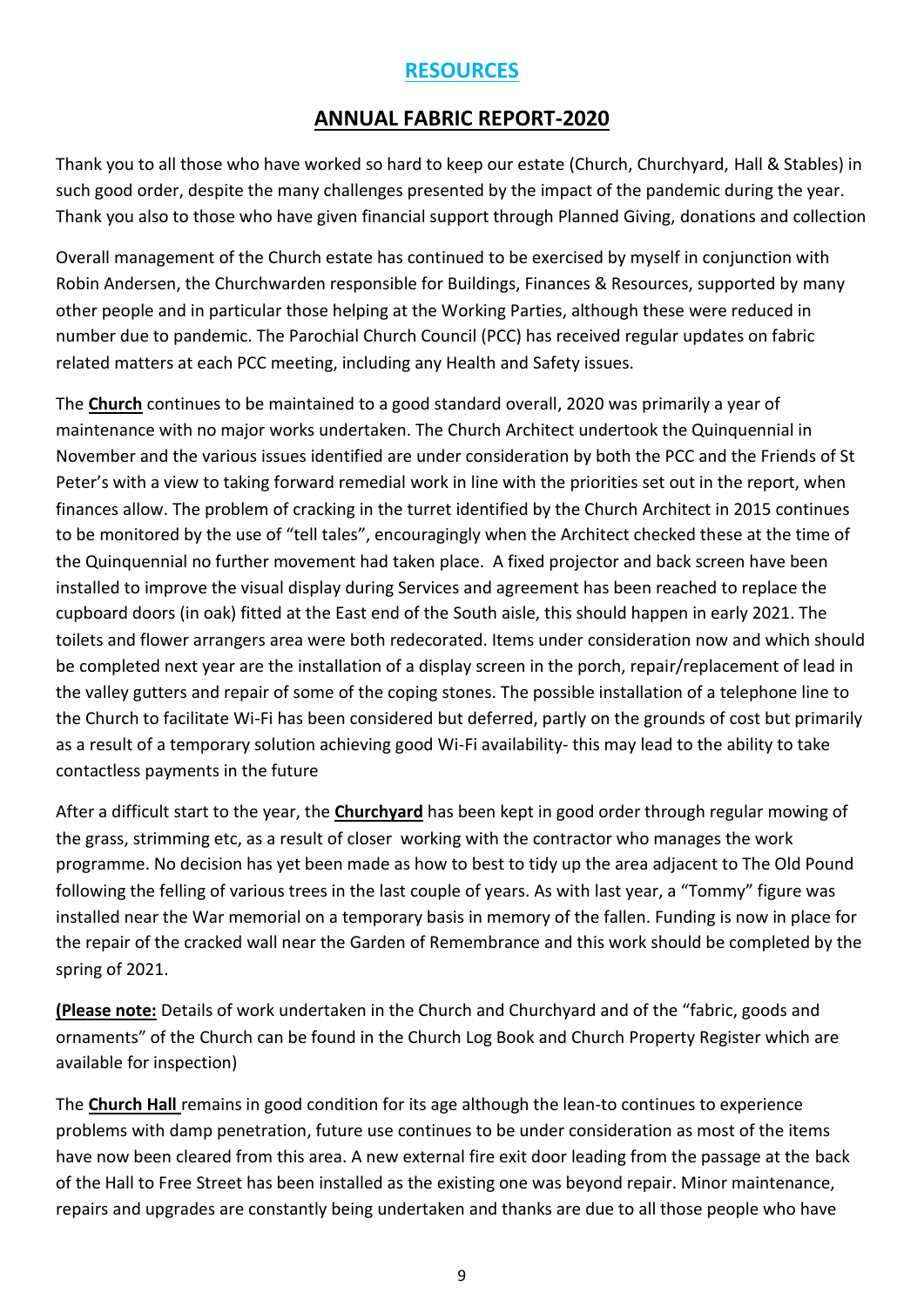contributed of their time to help create what is now an attractive and well used Church and community resource

The **Stables Parish Centre** remains in good condition generally with no significant structural work undertaken and only minor maintenance and repair, including preparing the back room in readiness for the arrival of the new Families, Children and Youth Workers. The Stables continues to be well used by both the Church and community. Thanks again to all those who have helped to keep the property in good order

Paul Emmerson

## **FAMILIES CHILDREN AND YOUTH**

## **CHILDREN AND FAMILY SUPPORT REPORT 2020**

## **Church Warden** *Claire Alcock*

**BAPTISMS**- From January – Due to the obvious situation the world has been in there has only been 1 baptism at St Peters; meaning that next year is going to be quite busy!

**FAMILY SUPPORT** – This work has continued under very different circumstances with befriending and keeping in touch being done in different ways- phone and facetime for example. There were short periods of time when face to face contact was possible and these times were so much appreciated by the parents (especially Teeny Tinies in the Palace Ruins with lots of fresh air and bubbles☺)

It has been great to welcome Kate Smyth & Katie Harrison as well to their new roles which has already made such a huge difference in the outreach work of St Peters here in Bishops Waltham.

Practical support has been provided as requested/needed including referrals to the Meon Valley Food Bank & the newly established Baby Bank - this is where being part of a church family is so important.

The church can be the nearest to thing to family for families who may not have immediate family near. Contact via social media has been important so being part of local Facebook groups has helped to identify real need and offer support. The mental health of the nation has taken a real downward turn and so again offering emotional support and a listening ear has been vital for so many young mums especially who have been struggling with home schooling and their own work if they have a job. Being present at Messy Church (on line) and the Teeny Tinies Whatsapp group facilitates outreach to those families who are 'on the edge' of our church family.

**Matthew 25: 34-40 "For I was hungry and you gave me something to eat, I was thirsty and you gave me something to drink, I was a stranger and you invited me in, I needed clothes and you clothed me, I was sick and you looked after me, I was in prison and you came to visit me. 'Lord, when did we see you hungry and feed you, or thirsty and give you something to drink? When did we see you a stranger and invite you in, or needing clothes and clothe you? When did we see you sick or in prison and go to visit you?' The King will reply, 'Truly I tell you, whatever you did for one of the least of these brothers and sisters of mine, you did for me.'**

Please pray for all young families who are struggling at this time, either physically, mentally, emotionally or financially. Thank you all as ever for all your love, prayers and kindness. Liz Webb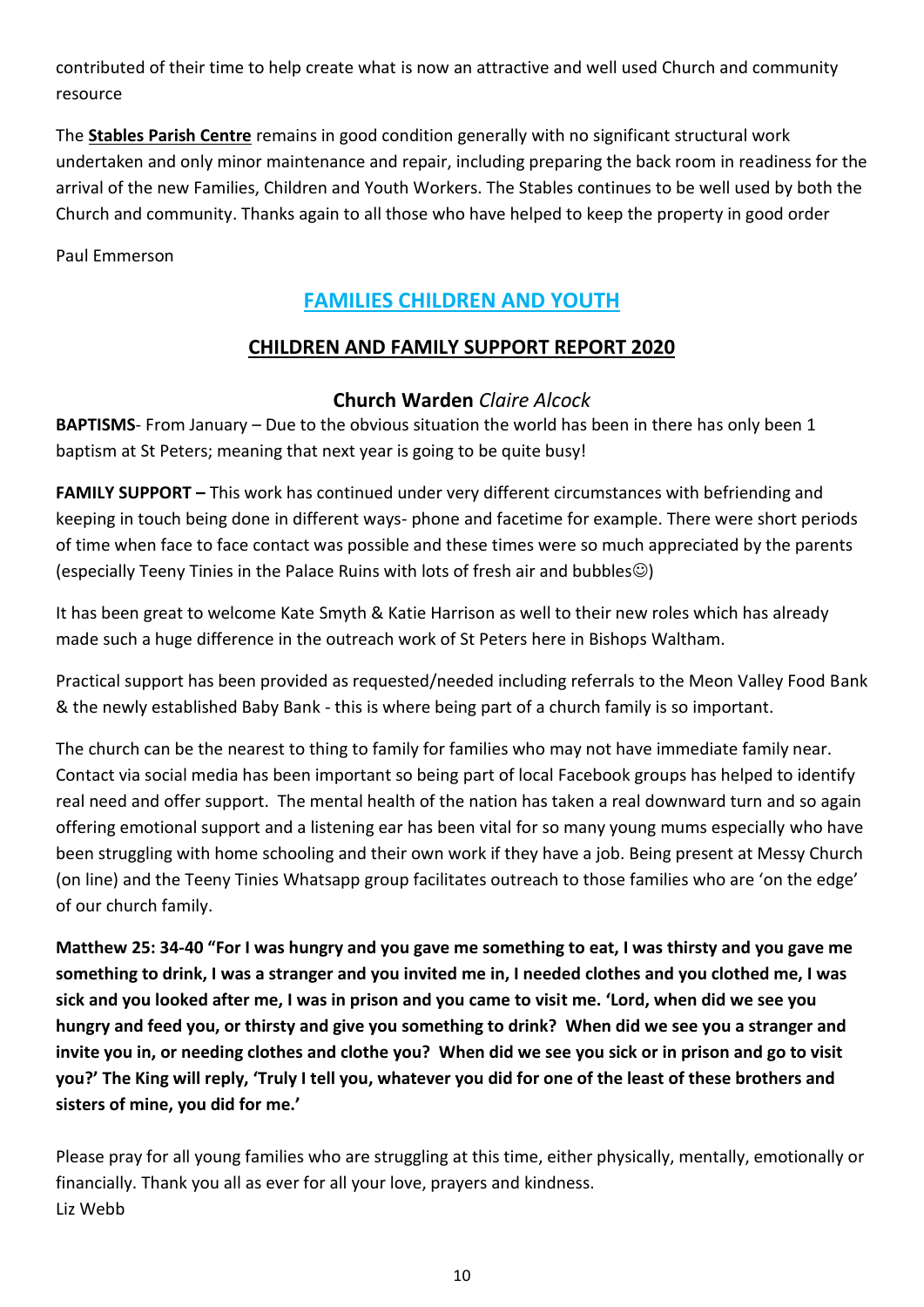#### **CHILDREN, FAMILY and YOUTH WORKER REPORT 2020**

#### **Looking back**

Since coming into post at the beginning of October, Kate and Katie have continued, expanded and restructured some of the groups and activities available for families at St Peters. They have worked alongside key volunteers who have all helped to make this possible.

Teenie Tinies was opened up again, to meet in person indoors, in the first week of October '20 after the first lockdown. They had been meeting in the palace ruins over the summer. We opened up 3 smaller groups for COVID-19 safety reasons and families signed up and stayed in the group they were allocated to. We utilised the space in both the Stables and Hall and had 24 families regularly attending. We also have a WhatsApp group with 36 families, a number of whom are on our waiting list to join a current group, or are hoping that new groups will be set up on days that suit them. During this current lockdown Katie and Liz Webb have been running bi-weekly zoom coffee chats for Mums and toddlers, with stories and songs for the little ones and chat & support for the grown-ups. This has now been opened-up to parents & carers of all the other groups in the Church, to support them during this time.

'Sunday Club' is a new group which has evolved out of the former 'Lighthouse' group. It was felt that Lighthouse needed a rebranding and restructuring as not many children were attending. Sunday Club, usually runs in St Peter's Church Hall during term time on Sundays 10.15am - 11.45am for games, play, stories, crafts and more and is aimed at children 2.5 – 10 years old. Whilst Lighthouse was only attended by Church-going families, we have now opened Sunday Club up to children from the community as well. We currently have over half the children from families who may have attended 'Tea and Toast', Messy Church or some other church events but don't make it to church on a Sunday. Children can be dropped off whilst parents attend the 'Way groups' or merely enjoy some child-free quieter time! We have already reached our 15-child capacity under the current coronavirus restrictions, but Katie is excited to open up the group to more children, once things return to more of a normal pattern. The long-term idea is to be able to involve the children more in the services (singing songs / doing little skits etc) and to engage these parents by inviting them to these services and offering coffee on collection etc. Currently we are back online and Katie is posting videos and activities to engage the children during lockdown and trying to support the parents in anyway that they need.

Kate has been working with Robin Andersen to continue running Group With No Name (GWNN) for children aged 11 -16. It is currently running over zoom, but usually runs weekly during term time in St Peter's Church Hall from 6pm – 7.15pm for lots of fun, crazy games, movie nights and trips out. There are about 8 children who attend regularly. The numbers have dropped a little because we are on zoom. However, it is felt that the group is more engaged in the spiritual part of the sessions and are contributing more. This is very encouraging and we feel that Zoom has helped them to be more focused. Please pray for these young people that they will seriously choose Jesus as their saviour and we will be faithful in teaching them.

Kate and Katie have been working closely with the fantastic Messy Church team (Betty Sprenger, Ian Cooper and Liz Webb). We have also welcomed Naomi Macintosh onto the planning team and Caroline Palmer is also supporting us for the events. Unfortunately, due to the nature of the group we have never been able to meet in person, so all our events have been live streamed online. We have been making up craft packs for children, to pick up from either St Peter's or Blessed Mary, prior to our live streamed events which we are still running on the 3<sup>rd</sup> Monday of every month. Each month we are making up 32 craft packs and the majority of these are used by children in the church / community.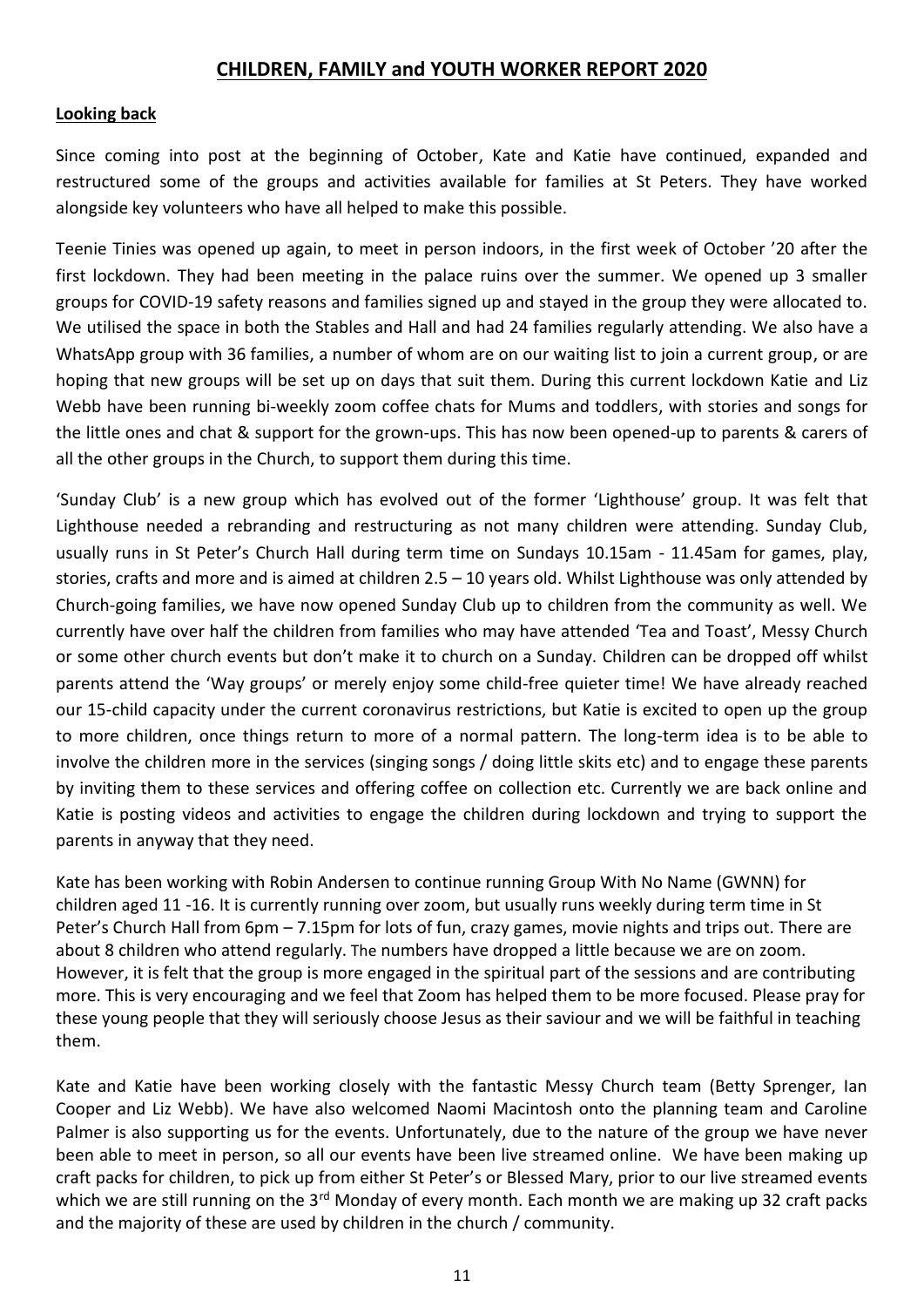Kate and Katie have also made strong links with both the Infant and Junior schools. Katie produced a series of 4 pre-recorded Advent and epiphany assemblies which were shown in all the classes at the Infant school. Kate ran a successful day at the Juniors where each class participated in a Nativity Trail finding out about the real meaning of Christmas.

For Christmas, for the community, Katie set up a Nativity Trail around the town for children to enjoy before Christmas where children had to find all the nativity characters in shop windows and crack a mystery code! She also set up a nativity walk-through in the church where people could 'walk through' the story of the first Christmas, by walking around all the display stations. Contact was made with several new families through the prize draw and they have been invited to future events.

For this lockdown period, Katie is producing weekly scavenger hunts for families to enjoy on their own walks with a prize draw for online entries at the end of all of them. On each hunt there is an encouraging bible verse for families to ponder and hopefully find hope in.

Recently, with the current lockdown, Kate and Katie have made the most of having more time to spend 1:1 with families as they have been keeping in touch more individually with people whilst groups are not running in the same format as before. And both Kate and Katie are putting out more 'bitesize' thoughts and activities for families during this time on social media.

Kate is also attending some training online with crucibles Urban Expression. She is now on her second module and learning a lot about the dynamics of mission and ministry in marginal communities. She is looking through Biblical and practical insights to gain wisdom with a group of people all over the country. This is a good use of her time to be inspired and bring back her knowledge to St Peters and Blessed Mary. Gone are the days now where Christians had influence and power in today's society .(Christendom) We are a minority faith and not a majority anymore. Once we acknowledge this we will focus on Jesus and our need of Him rather than try and long and wish for the past and feel too comfortable. As a church family of believers we can see this as an opportunity for the Lord to show us signs of how we can be a disciple of believers really leaning on and truly loving God for everything. Maybe then we will see crowds of folk attracted to God's way which is in my opinion is the only way for true life.

#### **Looking forwards**

Whilst we have learnt a lot about the different ways of working during these pandemic months, there is no substitute for face to face contact when it comes to families work. As such we anticipate that most of our groups and activities will go back to running in person as soon as we are permitted.

Teenie Tinies has worked well in smaller groups and, once we are allowed to meet in person, we will see how our families feel about the way forward. We expect most will prefer to go back to meeting in a larger group in the Hall. However, we hope to run 2 sessions throughout the week, if the demand is still there. We are also exploring other ways to meet with families such as coffee shop group meetings etc.

For Sunday Club and GWNN, we hope to be able to continue the stronger links that we have forged with the parents during our online work. Katie has a list of other children whose parents have previously attended Tea & Toast, Messy Church and Baptism classes, who may be interested in attending Sunday Club. But only once we are allowed over our 15-child limit.

Because the children have been more focused during the zoom GWNN sessions, we may make minor changes to the programme and the way we seat the children etc to see if that will facilitate the Christian discussion better. (Also not to treat them to sweets till the end!)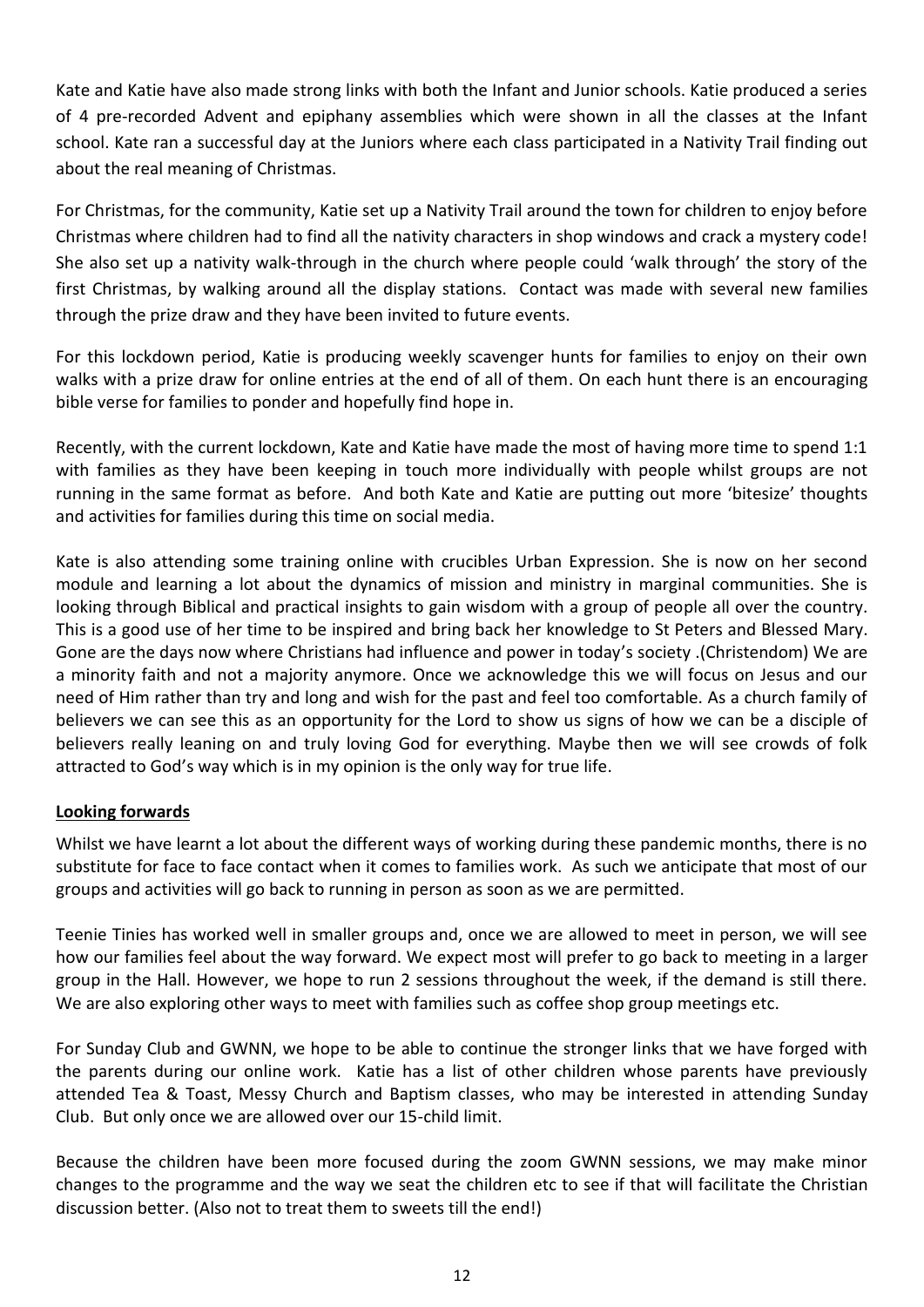Once things open back up to normal, our main limiting factor will be the lack of volunteers to help run groups. Understandably due to the pandemic, lots of people have been more cautious with interacting with young people and children. We pray that we will be able to establish a core group of volunteers once again.

Whilst the current lockdown continues and there are more limited options for family entertainment in the community, Katie is planning various events for families during February and March. These include a photography competition; Valentines activity in the churchyard; and countryside trails around the village. All with the aim of providing much needed entertainment for families and to gently introduce the Christian message to those taking part. Katie and Kate are also organising a family quiz night on Saturday 6<sup>th</sup> February via Zoom, which we hope will be a fun time for families to come together to have a much needed, social time.

Kate is involved in the current online Alpha course, with a view to holding a Youth Alpha course in due course. Both Kate and Katie are enrolled on an online 'Raising Faith' course which is looking at how families can raise their children in a Christian way. Again, the aim is to potentially run a similar course for our local families.

Our plans for Easter events and beyond are still ongoing, but obviously we need to be flexible in how, and if, they will run. Katie has a real vision for putting on more community events run by the church such as film nights, games nights and talent shows etc. We are also hoping to offer holiday clubs for children later in the year. So watch this space!

We are so excited about all the possibilities for Families, Children and Youth in 2021!

Katie Harrison and Kate Smyth

## **MISSION/OUTREACH/ EVANGELISM**

#### **ST PETER'S LADIES' GROUP 2020**

We welcomed 31 members to our AGM in January 2020 which was chaired by Revd David Proud. In February Anna Hunt gave us a fascinating insight into the work of Tusk in their role advancing conservation work across Africa. At our final meeting in March, before the start of the first lockdown, Nigel Brooks gave us a fascinating talk about his thoughts from the saddle (Bike saddle that is).

We have not met since the first lockdown but during those first few months many members provided support to the local community in numerous ways including knitting face mask extenders for NHS and care home staff, providing support, both emotional and practical, to local residents particularly those shielding due to Covid 19 and donating in vast quantities to the Meon Valley food bank.

St Peter's ladies group started life as the young wives' group in 1981 and forty years later a number of the original group are still members. Once the current restrictions are lifted and we can meet once more we hope to celebrate this fantastic achievement.

Janice Romer

#### **MEN'S BREAKFAST REPORT 2020**

On the 28<sup>th</sup> March 2020, we had to put out the following communication to all those men, who were responsible for contacting their group of up to ten men

*FAO All Men's Breakfast Ringers,*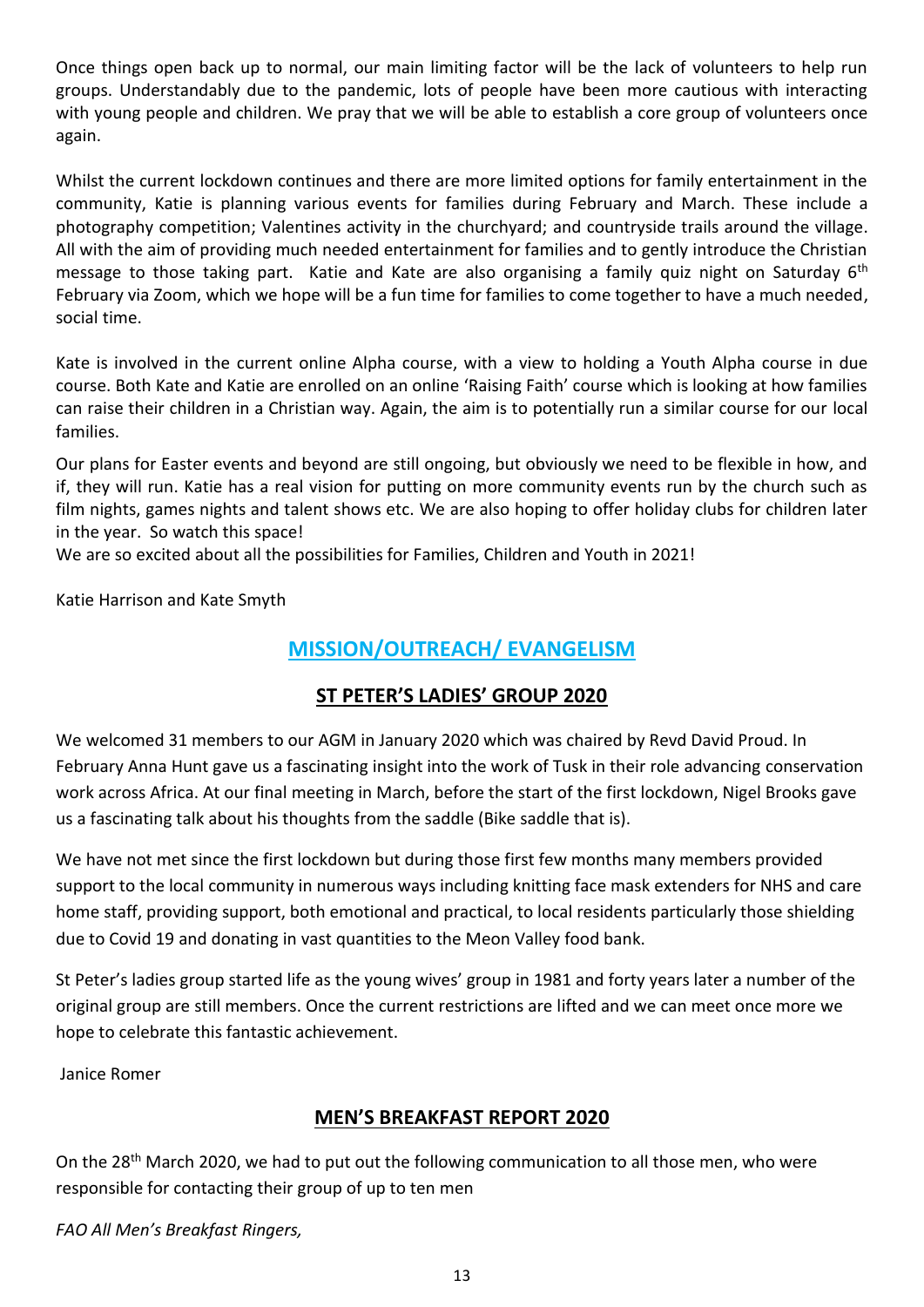*Gentlemen, I hope you and your families are keeping well and are free of the dreaded Corona Virus. It will not come of any surprise that the Men's Breakfast will not be happening for the next few months and as you will see from the communication below between Tim (the Speaker's Coordinator) and Myself, we have decided to cancel the next three Month's Breakfast meetings and we will review the situation in June as to whether we can restart in July, depending on the Governments Guidelines, and the effect of them in Controlling this Virus.*

*We would be grateful if you would contact all those on your Breakfast list and let them know of the cancellation of the Men's Breakfast during the next three months and that we will be reviewing the situation in June, as to when we are likely to start again.*

Twelve months later and with a large proportion of our members over the age of 70 combined with the Government, encouraging the older population to stay Isolated, we were not able to meet. However when our Local Parish Council asked our members to assist with collecting Medication and Shopping, those who were under the age of 70, rose to the occasion, and with just one other local Organisation the Men's Breakfast helped nearly forty people during the First Covid-19 Lockdown. In addition to this the Breakfast Ringers also were asked to contact each of their group members to ensure they were Ok and were coping with the Lockdown and I am aware that to some extent this has continued. Sadly, as has been the case in this Pandemic, some people have died and it was with great sadness our past men's Breakfast's Speaker Organiser Alan Inder died during the later part of 2020.

We did consider trying to restart the Monthly Meetings during the end of the summer, when our Venue at the Crown Inn was reopened, but the numbers allowed prevented any such meetings.

We look forward to restarting once the Covid Crisis finally comes to an end, when we hope to restart our Monthly meetings on the second Saturday in the month at 8am in the Crown Inn and we once again welcome all men from the community to meet together again.

David Williamson

## **G@SPs**

G@SPS (Guys @ St Peter's) - its been a very quiet year for the G@SPs due to lockdown. We are very much looking forward to meeting again and getting back to our usual activities (meals out, and activities such as Go Karting, walks and Snooker). This is a very informal social gathering that is open to everyone both in and outside of the church, currently it's a 50/50 split of church and non-church goers.

Robin Andersen

## **MEON VALLEY FOOD BANK**

One of the real strengths of the food bank is the extraordinary team of volunteers who work tirelessly each week to support our local community. The impact of Covid 19 initially hit us hard. Remember no pasta or loo rolls? Demand increased enormously and we did at one stage, as food was in such short supply, think we might have to close or in some way limit what we could do.

And then…. Individuals, villages and organisations began collections of food. There were street collections, village centre collections and even a "book a time and we'll collect from you" system introduced in Swanmore. In addition, the new Bishops Waltham Sainsbury's store has appointed us as their food donation partner.

Overall, demand in 2020 was 64% up on 2019. December was physically and emotionally exhausting as we tried to meet the needs of our usual client base and support families who normally receive free school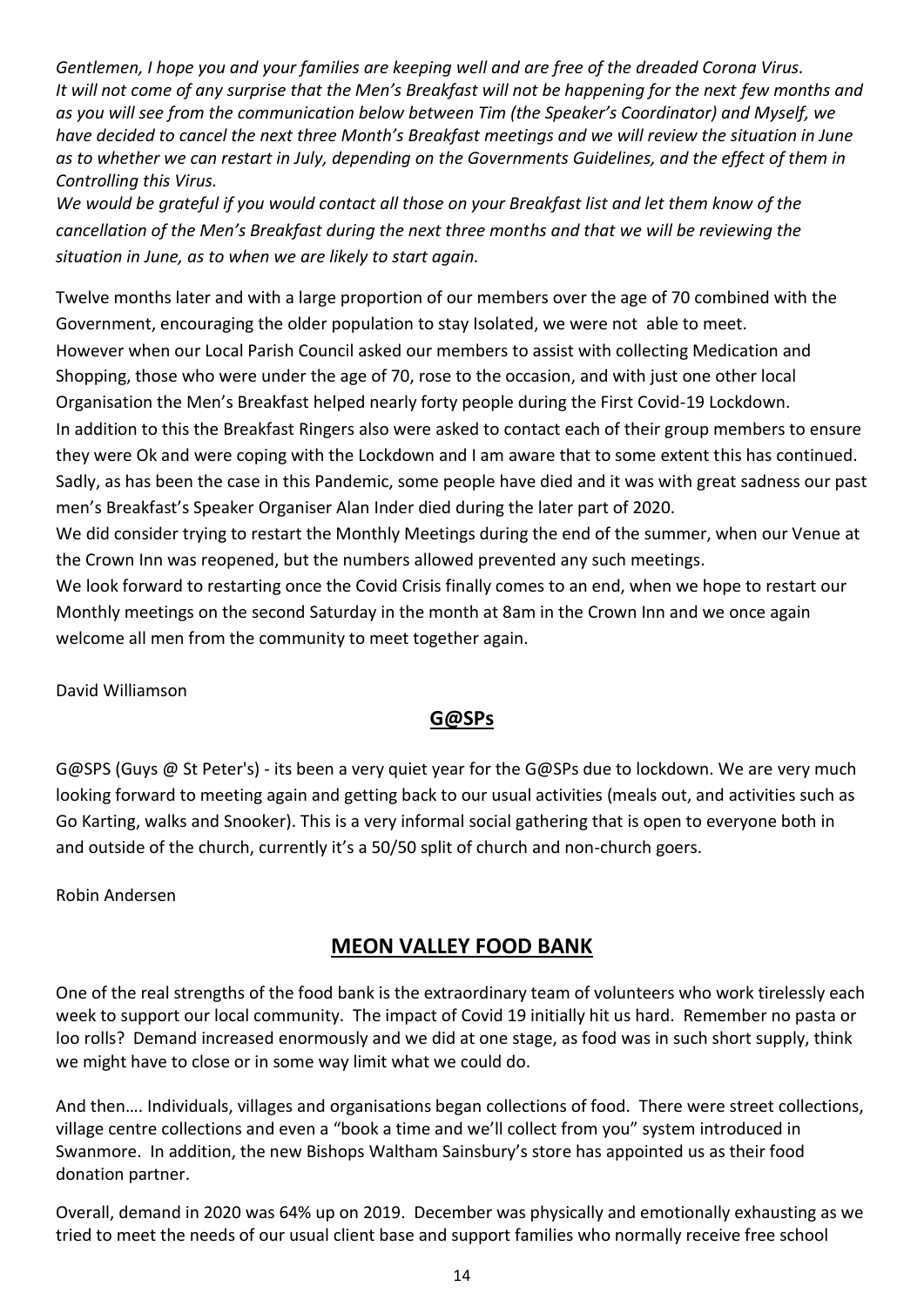meals. Pre-Covid a busy Tuesday might have seen us supporting maybe 4 or five families or 15 or so people. In the 2 weeks before Christmas we supplied food to nearly 200 people. Moving into 2021 the demand remains incredibly high.

Our biggest concern relates to the potential demolition of the Youth Hall, our home since 2015. At the time of writing no suitable premises have been identified for us to move to.

To end on a brighter note. In 2020 we were awarded Charitable status.

Mike Salter and Jane Perrott

## **MOTHERS' UNION**

The membership was 67 for 2020 although Jean Hammerton passed away in October. She is sadly missed by many in our Branch, church and community.

2020 has been a challenging year. However, the AGM was held in January and was followed by a party where 'Epiphany' customs of other countries were shared and some traditional Epiphany foods were sampled

The February afternoon meeting was an enlightening small group, eye-opening discussion on the Big Issue concerning Modern-Day Slavery and the Revd. Keith Wickert led a Lenten reflection for the evening meeting in March.

A small group prepared posies at home for Mothering Sunday and distributed them to hugely appreciative young Mums in our congregation, and ladies who we knew were over 80 or unwell – just two days before the first Lockdown!

No more face to face meetings were possible for several months but the focus was on the positive! During April and for most of the year members were making encouraging calls to older people as well as their friends, and although not part of a specific MU project, many supported the Community and church help-lines by shopping for people, cooking meals for Lunch club members and supporting anxious young families trying to work, home school and generally occupy younger children. Small family groups met in the Palace Grounds. Cake for Schools has also continued.

Meetings for May, June and July were held on Zoom – many familiarised themselves with modern communication technology during this period enabling them at least to see smiling faces! Lizzie Davidson spoke about her first year as Verger at St. Ann's Church in the Dockyard, Carrie updated us on her activities with AIM and a member's son-in law 'joined us' to tell us about a Mentoring project for Teenage Girls in Sierra Leone for which he had made a publicity film.

Not all members were confident or able to access on-line meetings so during the months when the only meetings were on Zoom, along with a monthly Newsletter, packs of prayers, reflections and activities including some craft were circulated for all to use if they wished and kindly printed and delivered to those who do not have a computer by members who lived near them.

In June some small groups met in Gardens to fulfil our Wave of Prayer commitment, while others used the time to pray at home.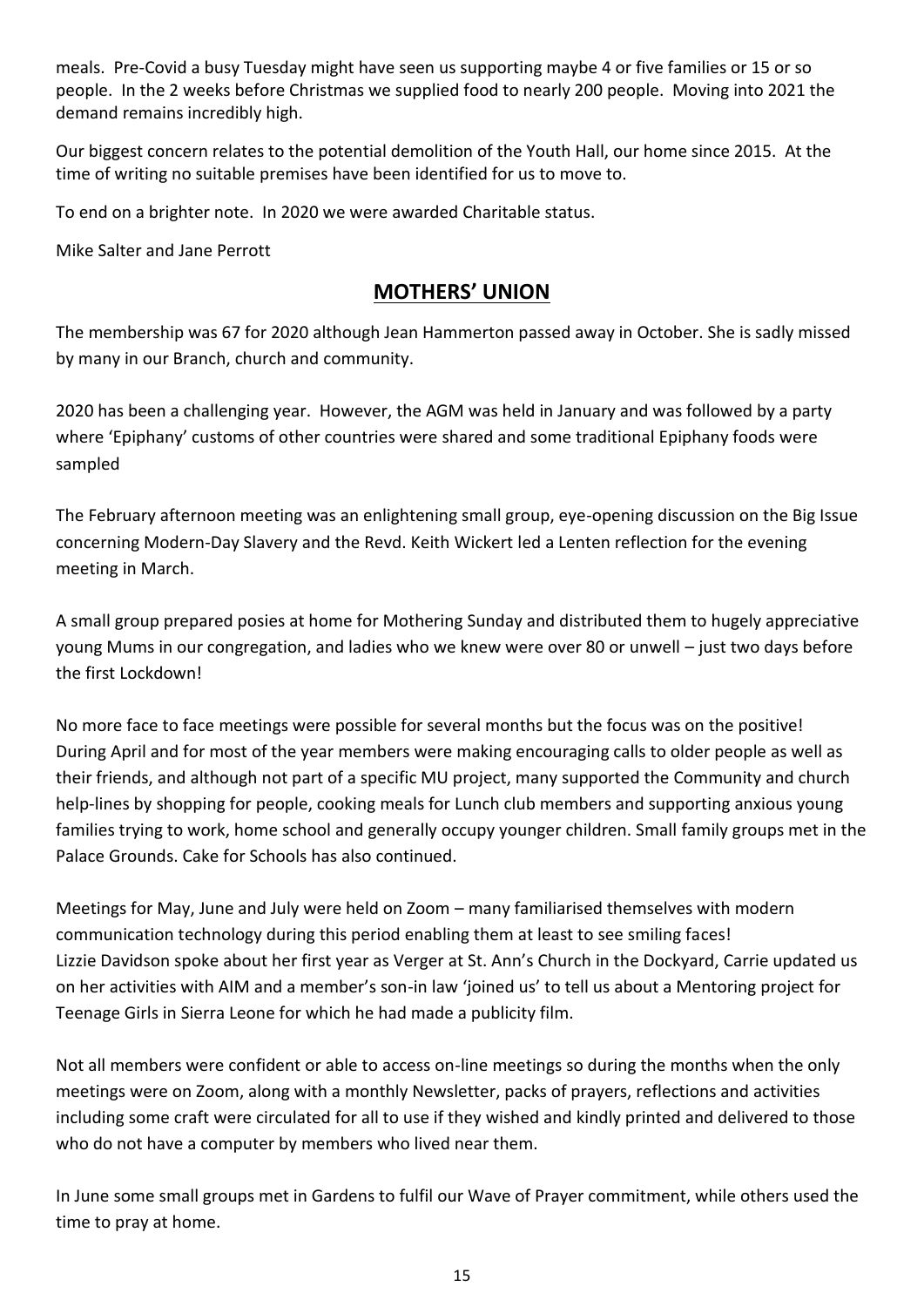During the month of August committee members and four volunteers hosted social and socially distanced gatherings in their gardens (ten) to which five others were invited. 'Very enjoyable' was the verdict and thank you all who shared your beautiful gardens!

When worship was allowed in church, two services were held, one followed by a power-point presentation of pictures taken of members' lockdown activities and the other by a fascinating talk entitled God's Trees (trees in the Bible) presented in the form of a Sermon by Professor Julian Evans a lay minister. During the second lockdown, once again members were encouraged to contact each other on a regular basis. The final meeting of the year was an Advent Service in December which included the lighting of candles and prayers for those suffering from gender-based violence.

The social aspect of meetings, fundraising activities, help with Messy Church etc, were all hugely missed but thank you to those who have organised the activities that were held, and to ALL who participated when and how they could.

#### **The future**

Hopefully meetings can re-start soon in a more normal way and that members can continue serving God, supporting our church family and the world-wide membership with enthusiasm. Ideas welcome!

Di Hunt

## **TEA AND TOAST**

We have not been able to hold Tea and Toast since the start of the lockdown in spring in 2020. Now that we see the Government considering how we will be moving out of lockdown restrictions perhaps we will be able to consider and plan how we can move forward.

It would be nice to think we could re-start quite easily but it will require some detailed planning!!

Charles Crossley

## **SOCIAL COMMITTEE ANNUAL REPORT 2020**

On 7<sup>th</sup> March a very successful Quiz was held in the Church Hall to raise funds for Watsan (supporting a water and sanitation programme in SW Uganda). Andy Houghton was the Quiz Master and a supper of Jacket potatoes and Chilli was served.

The planned coach trip to Chichester Festival Theatre was cancelled but it is hoped to rebook for 2021.

We hope to continue to organise events to appeal to the whole Church family and the community.

Chairman Vanessa Emmerson tel. 895079 Committee:- Sally Arnott, Di Hunt, Stephanie Kelsey, Cathy Passingham, Brenda Robinson, Janice Romer, Bev Rutter and Beryl Williamson.

Vanessa Emmerson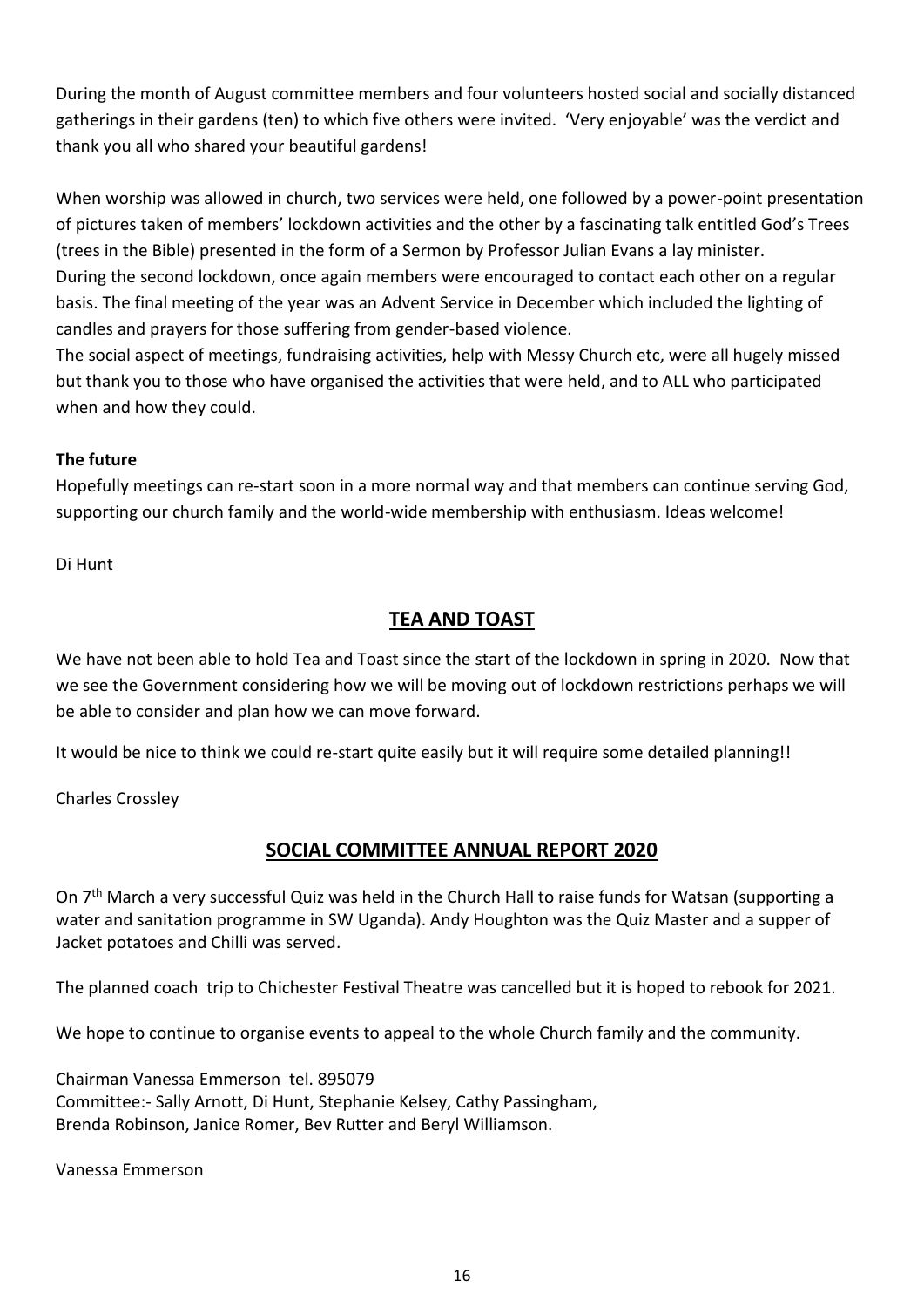## **BISHOP'S WALTHAM and UPHAM PARISH NEWS REPORT 2020**

We try to ensure a Christian ethos for the magazine so articles or testimonies from church members supporting this are welcome (the magazine is widely read in the local community), as well as items of topical or local interest.

#### **Looking back on 2020:**

What a year! However from the Parish News point of view it is perhaps surprising that we are able to report on a number of positive events during 2020. The year started off normally with most subscriptions collected promptly by our excellent distributors, and this, together with shop sales brought in a total of £9618. Once the pandemic struck there was a fear that we would have to cease 'hard copy' publication, perhaps for some months. However, although slightly delayed, not only did we publish the April issue but, due to the commitment of our local postal workers, every household in BW and Upham received a free copy. This issue was also posted in full on-line which was of benefit to our loyal advertisers Our postal workers again came to the rescue in June when they delivered copies to our normal subscribers and by August our usual distributors were able to deliver again. During this time most of our local organisations had to at least suspend their normal activities but due to the efforts of our regular contributors there was sufficient material to produce worthwhile magazines - many thanks to those involved. That end result was that we only lost one issue.

Our print run is 1060 each month which produced a sales revenue of £9618 in 2020, slightly down on 2019. Advertising income was £17098, also a little down on 2019. However with costs reduced by £1900 (mainly due to printing one less issue) a trading profit of £4101, together with a donation from our reserves, enabled us to make a grant to the combined Benefice of £7021 in 2020.

#### **Looking forward in 2021:**

Once again we are in lockdown as we start 2021, and again we are very grateful to our local postal workers for agreeing to deliver the magazines to subscribers in these challenging times. We have advised our normal distributors that there is no pressure for them to collect subscriptions (which remains at £10 for 11 issues) if this has not already happened. Hopefully collection can occur later in the year when it is safe to do so. The support of our subscribers is much appreciated.

The magazine continues to provide much local information, and we are grateful for the material which is still being received. It is pleasing to report that already the income from advertisers has increased on the total for last year, and we thank them for their continued support in what, for many of them, will be the most trying of circumstances.

We believe that having communication in printed form was/is(!) much appreciated in lockdown as something more personal and we feel that looking forwards it will have a valuable place alongside digital media.

#### Godfrey Hebdon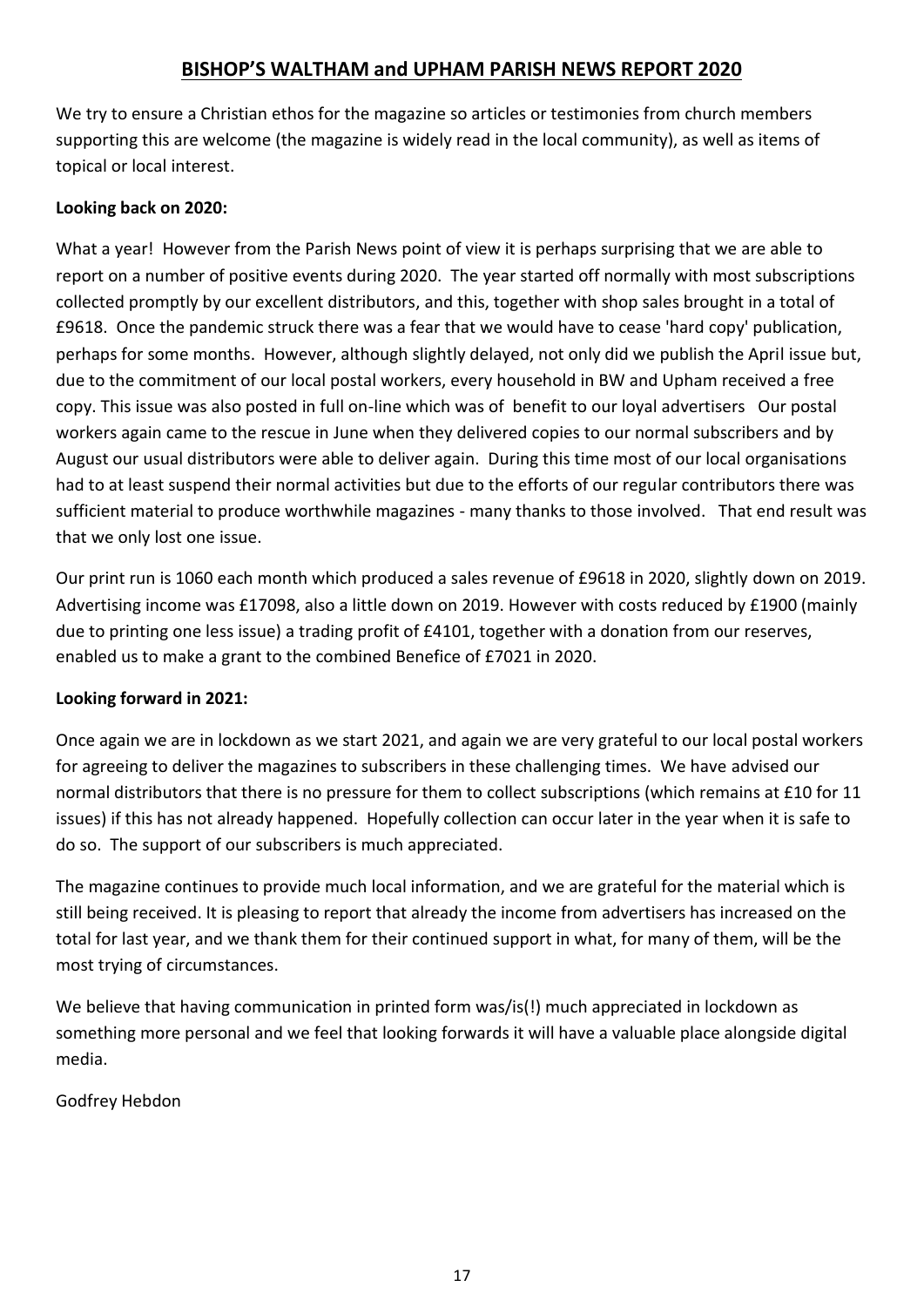## **A report on the proceedings of the Parochial Church Council 2020**

The role of the PCC is to promote in the Parish the whole Mission of the Church, pastoral, evangelistic, social and ecumenical through helping people experience the joy of knowing Jesus

The PCC met five times during the year, of which four were held virtually in view of the pandemic, the latter having a marked impact on matters generally. The PCC continued to be supported by the Leadership Team who met regularly during the year and who undertook the requisite functions of the Standing Committee. The delay in holding the Annual Parochial Church Meeting due to the pandemic resulted in existing PCC members agreeing to extend their term of office by one year

More time was devoted to reviewing, updating and implementing the Vision into Action plan as it was recognised that we all needed to grow as witnesses and disciples so that we can better engage with the community as a whole. This was enhanced by feedback from key people who had attended a Lead Academy workshop. A key focus continued to be families, children and youth as growth in this area is vital for the future of the Church. Following the departure of Anna Hartwell, the Families, Children and Youth Worker, considerable time was spent on the appointment process for a replacement and two part time workers were selected to share the role, Kate Smyth and Katie Harrison who started in October

In view of the financial impact of the pandemic on the Church of England generally, the PCC has been invited to put forward proposals (via Bishop's Waltham Deanery and on to Portsmouth Diocese) as to how the Church can best achieve "sustainable growth" over the coming years and this will be a major issue in 2021

Safeguarding of children and adults continued to be a very important issue and was a standing item at all meetings to ensure that we complied with Diocesan/Church of England policies in this area

There were regular reports from the Churchwardens, Claire Alcock and Robin Andersen, who share between them responsibility for Worship, Ministry and Mission, Property, Finance and Resources. Areas covered included the format and timing of the Services (in particular the action needed in view of the streaming of Services as a result of the pandemic, as well as the introduction and development of Way Groups in lieu of a Hall Service), music, pastoral matters (especially supporting those affected by the pandemic by making regular contact as well as being in touch with those who are ill), prayer in all its forms (including the meditation group and specific prayer events), Home Groups, teaching/training, communication and Mission/outreach activities generally (including the running of an Alpha course). As regards Property, Finance and Resources, areas covered included all financial matters including the agreement of the annual Budget, monitoring this by way of monthly Management Accounts and Cash Flow, outstanding property-related issues (updated by way of a new Quinquennial Report in November) and Stewardship. Health & Safety continued to be a standing item at all meetings and this became increasingly important so as to ensure that all Church venues became COVID-secure which meant that physical Services and private prayer could continue when permitted by the guidelines. The PCC also agreed to the transfer of the assets of the Bishop's Waltham Educational Institute to the PCC which would enable the giving of grants to the local community, subject to specific criteria

Copies of the Minutes of the PCC meetings are available on request from Sam Sessions in the Stables Parish **Office** 

Paul Emmerson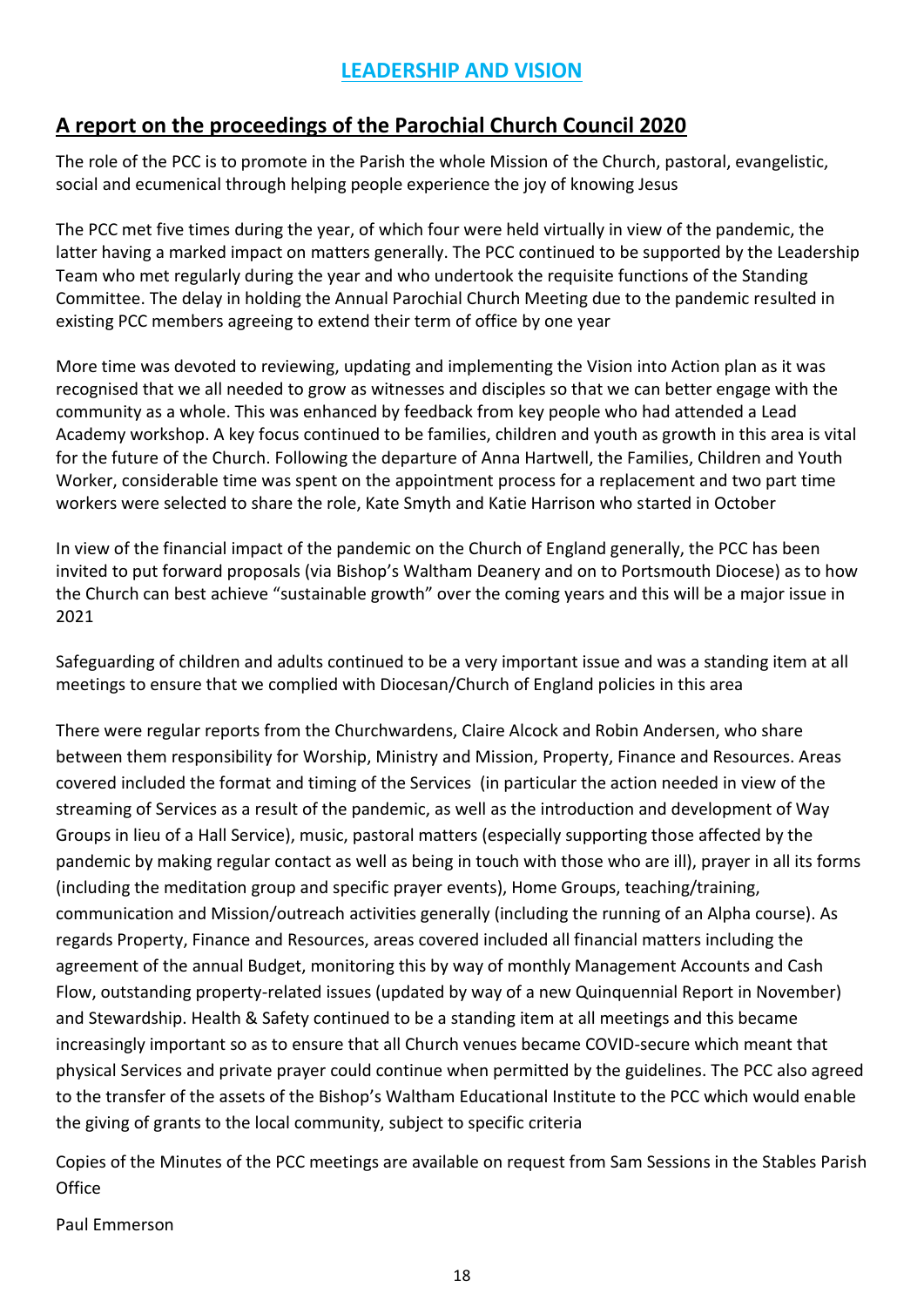## **Preaching and Leadership team**

What can I say, but our Preaching and Leading Team have been amazing over the last year in being so flexible in helping to lead and preach at a whole variety of services: online services, in person services and both online/in person services. As we look forwards as a team we want to continue to serve the church with our variety of gifts across our range of services and other groups and activities. I am very grateful also for the wider ways in which each member of the P and L Team contribute and support with baptisms, weddings and funerals; pastoral care; in prayer and in many other ways.

We remember especially Revd Martin Hughes and give thanks for his ministry but will miss him terribly. But we also look forward to new leaders as they grow in their calling and ministries and we are especially grateful to Emma Andersen for all the time she is giving to her theological studies at St Mellitus College. Please do continue to hold our much loved and valued P and L team in your prayers as they prepare week by week to lead us.

Revd James

## **Leadership Team/Standing Committee/PCC**

Over the last year we have had many meetings of various kinds and especially so as we have sought to navigate our way through these times.

On the Leadership Team/Standing Committee Team our focus is on what is happening in each of the key areas of church ministry and mission and the vision for the whole church. As well as discussing about how to 'keep church going' we have also given time to what we have been learning on the 'Lead Academy' program which you will hear more about in the coming year – to help us grow as a church in our vision/culture, leadership, mission and discipleship.

On the PCC our role is to be trustees of the church, to hear reports about the different areas of church life and to discuss and decide about key matters. Key things this year have been about 'keeping church' going in all its aspects. I am very grateful for all who have served on the PCC especially those coming to the end of their terms (Jackie Tyldesley, Anna Selway, Charles Crossley, Di Hunt and Celia Morant). I am thankful too for all that Robin Andersen has done as warden: being warden, developing our database,

working on our church vision and many other things! We hope you will enjoy your present!

Revd James

## **Worship Committee**

On the Worship Committee we have done our best to consider the various 'interim' stages of service pattern that we have needed during the past year. We have recently just spent a lot of time in considering this next  $4<sup>th</sup>$  stage (for May/June) as we move towards what we hope will be our new normal for the future. As we look to the future our next task is to carry out a 'congregation consultation' process about the future of church life and our services. Before Covid it was clear that we needed to have a fresh look and we hope to carry this out over May and June so we can plan for the Autumn and 2022 and beyond. Much of what we were doing before was good, but we can now consider together how each of our Services can grow which in turn will grow our whole church. Your ideas would be very welcome!

Revd James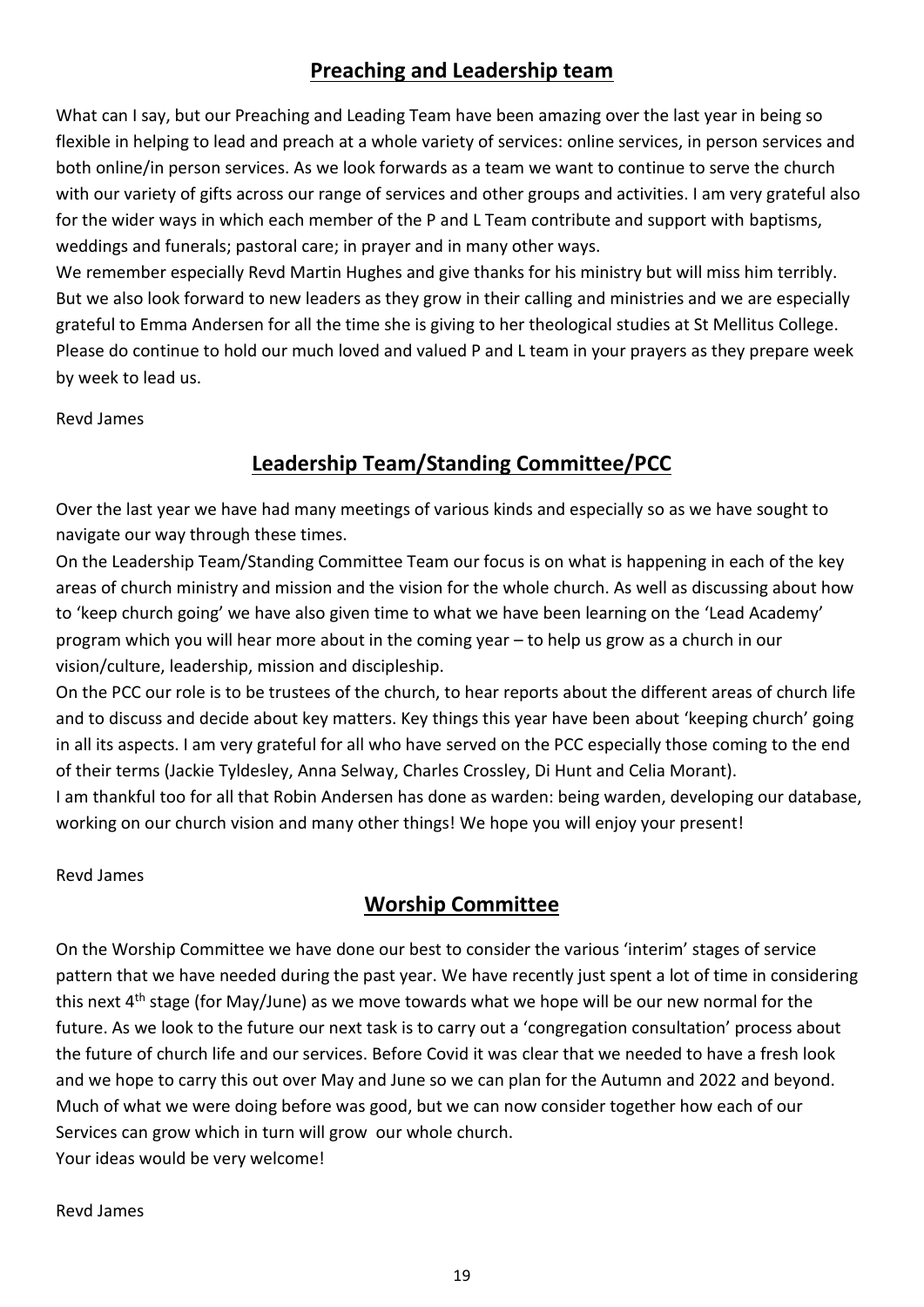## **ST PETER'S SAFEGUARDING REPORT 2020**

The PCC has the overall responsibility to our church community for supporting, nurturing, protecting and safeguarding all, especially the young & vulnerable. This is achieved by acting within current legislation, guidance, national frameworks and the Diocesan Safeguarding procedures. That said **Safeguarding is the responsibility of us all**.

"Safeguarding" is a standing item on the PCC agenda and safeguarding issues that have arisen in the course of the last year have either been addressed within the parish or referred to the Diocesan Safeguarding Team for advice/further action.

I am pleased to say that James is finalising the role profiles for several Parish posts with others to be developed; these will be circulated in due course and are an essential part of the recruitment process for both paid and voluntary roles.

"Safeguarding" doesn't just end with a "Criminal Conviction check", it also involves training commensurate with the role – compliance with the Diocesan Safer Recruitment policy is a requirement for all volunteers, and subject to the role being undertaken, may involve a DBS [background check], completion of an application form and identity verification. This is now an established online process, where the application can be completed within minutes and feedback from the DBS service provided within days. I recognise this can be intrusive and challenging for those who struggle to use/access the Internet, however I would like to reassure you that assistance is available even with the current impact of COVID restrictions.

So, a big thank you is due to our Parish volunteers, for their patience and understanding in working with the requirements of the selection processes. Their contribution to the work within our community is vital and valued, but always needs to be Safeguarding compliant.

If you have any safeguarding concerns that you wish to discuss, do not hesitate to get in touch at the earliest opportunity.

Laurie Rickwood

## **A report on the proceedings of Bishop's Waltham Deanery Synod 2020**

Due to the pandemic, the Synod only met three times, two courtesy of Zoom.

Its main purpose remains: "To discover what God is calling us to do to be more effective in Mission across the Bishop's Waltham Deanery".

#### **Transforming the Deanery-Mission:**

The main focus was to consider how best the meet this objective and, when possible, a meeting of those involved in the LyCiG (Leading your Church into Growth) programme would be held to review learnings and progress. It was reported that the Diocese had brought forward their longer term expenditure review ( in particular in relation to ministry support) as the pandemic had highlighted that this could not continue at current levels, so plans had to be developed which would target "sustainable growth". All parishes were invited to put forward their thoughts and proposals to the Deanery Mission and Pastoral Committee so that a final report and recommendations could be submitted to the Diocesan Strategic Development Group by February 2021

The link with Wiawso (Ghana) was now active again with emergency funding being provided to help with issues arising from the pandemic and for the purchase of a laptop for the new Archdeacon. The link with Hackney was under review and although no final decision would be made until there had been full consultation between both ourselves and Hackney, it was possible that the link would be brought to a close with a celebratory event in the summer of 2021 or 2022.